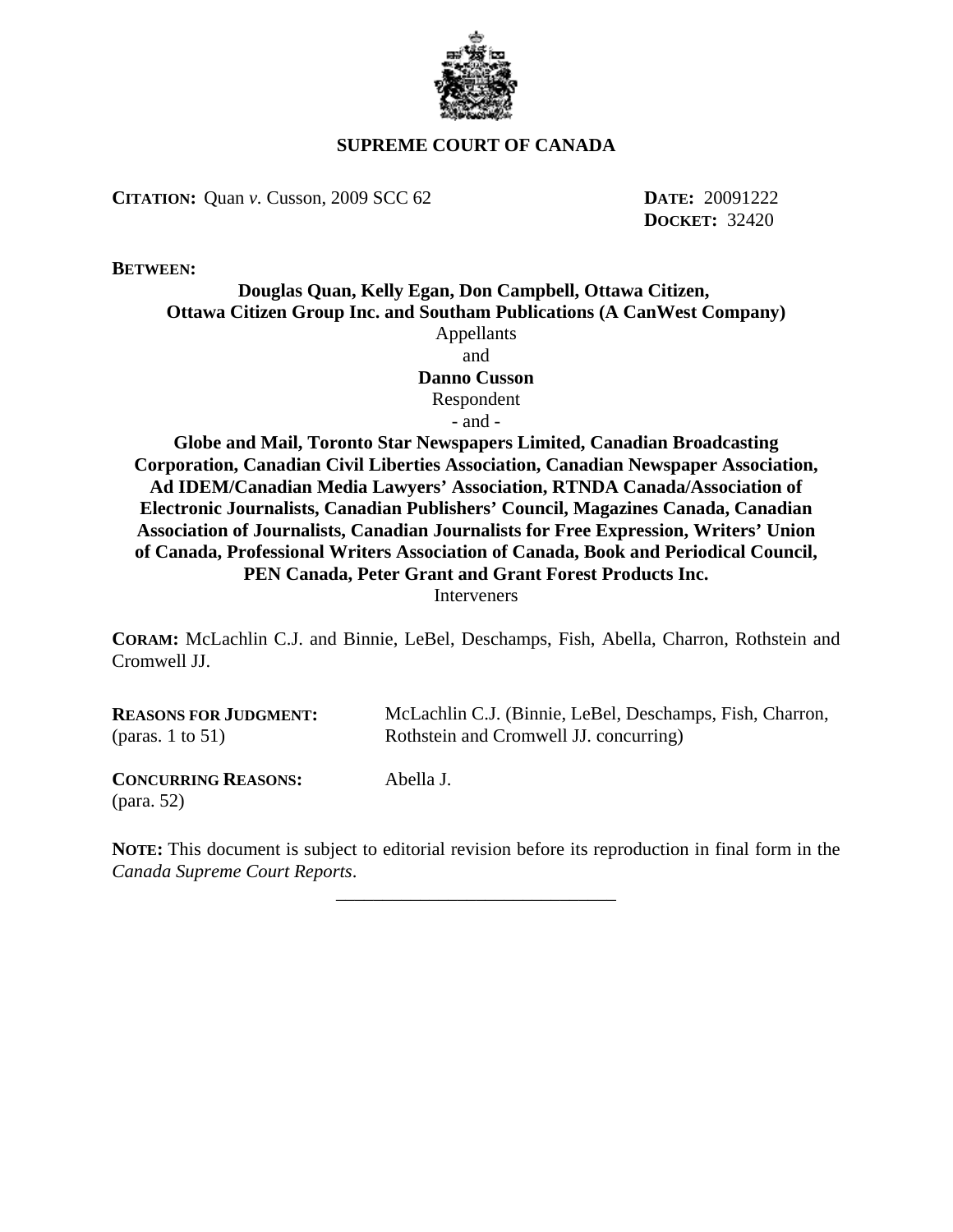#### QUAN *v.* CUSSON

# **Douglas Quan, Kelly Egan, Don Campbell, Ottawa Citizen, Ottawa Citizen Group Inc. and Southam Publications (A CanWest Company)** *Appellants*

*v.*

## **Danno Cusson** *Respondent*

and

| <b>Globe and Mail, Toronto Star Newspapers Limited,</b>       |             |
|---------------------------------------------------------------|-------------|
| <b>Canadian Broadcasting Corporation, Canadian Civil</b>      |             |
| <b>Liberties Association, Canadian Newspaper Association,</b> |             |
| <b>Ad IDEM/Canadian Media Lawyers' Association,</b>           |             |
| <b>RTNDA Canada/Association of Electronic Journalists,</b>    |             |
| Canadian Publishers' Council, Magazines Canada,               |             |
| <b>Canadian Association of Journalists,</b>                   |             |
| <b>Canadian Journalists for Free Expression,</b>              |             |
| <b>Writers' Union of Canada, Professional Writers</b>         |             |
| <b>Association of Canada, Book and Periodical Council,</b>    |             |
| PEN Canada, Peter Grant and Grant Forest Products Inc.        | Interveners |
|                                                               |             |

**Indexed as: Quan** *v.* **Cusson**

**Neutral citation: 2009 SCC 62.**

File No.: 32420.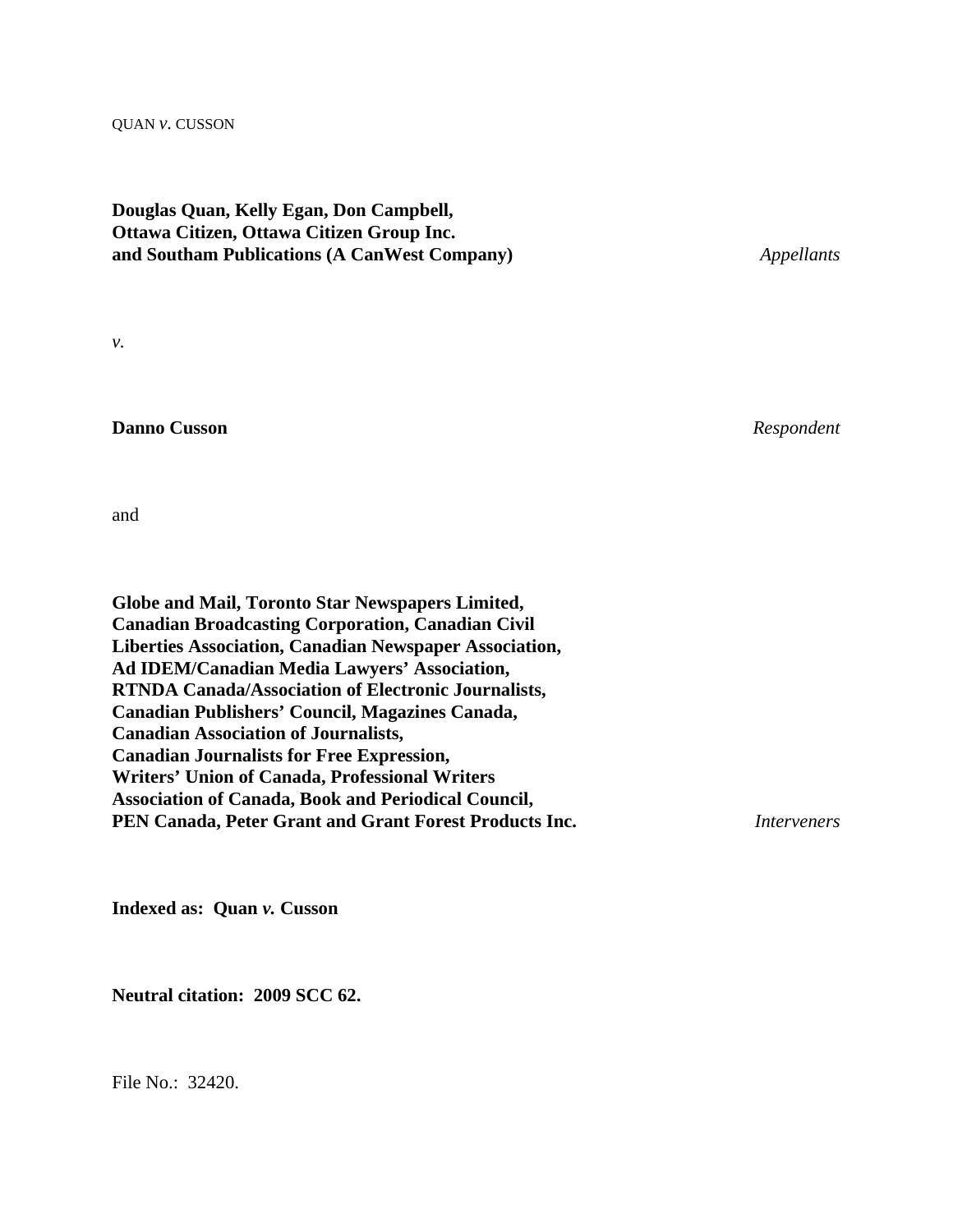2009: February 17; 2009: December 22.

Present: McLachlin C.J. and Binnie, LeBel, Deschamps, Fish, Abella, Charron, Rothstein and Cromwell JJ.

ON APPEAL FROM THE COURT OF APPEAL FOR ONTARIO

*Torts — Defamation — Defences — Responsible communication on matters of public interest — Police constable suing newspaper and reporters for libel after articles were published alleging that he had misrepresented himself and possibly interfered with rescue operations at Ground Zero — Court of Appeal recognizing new responsible journalism defence but denying defendants its protection because they had not advanced it at trial — Whether common law of defamation should be modified to accord stronger protection to defamatory statements of fact published responsibly — If so, whether defendants should be able to avail themselves of new defence of responsible communication on matters of public interest at a new trial.*

C was an Ontario police constable who, shortly after the events of September 11, 2001 and without permission from his employer, traveled to New York City to assist with the search and rescue effort at Ground Zero. A newspaper published articles alleging that C had misrepresented himself to the authorities in New York and possibly interfered with the rescue operation. C brought a libel action against the newspaper and the reporters. At trial, the defendants pleaded qualified privilege and did not rely on the defence known in England as "responsible journalism" which, at the time, had not yet been recognized as a distinct defence by any Canadian court. The trial judge rejected the defendants' claim of qualified privilege and put the case to the jury to decide whether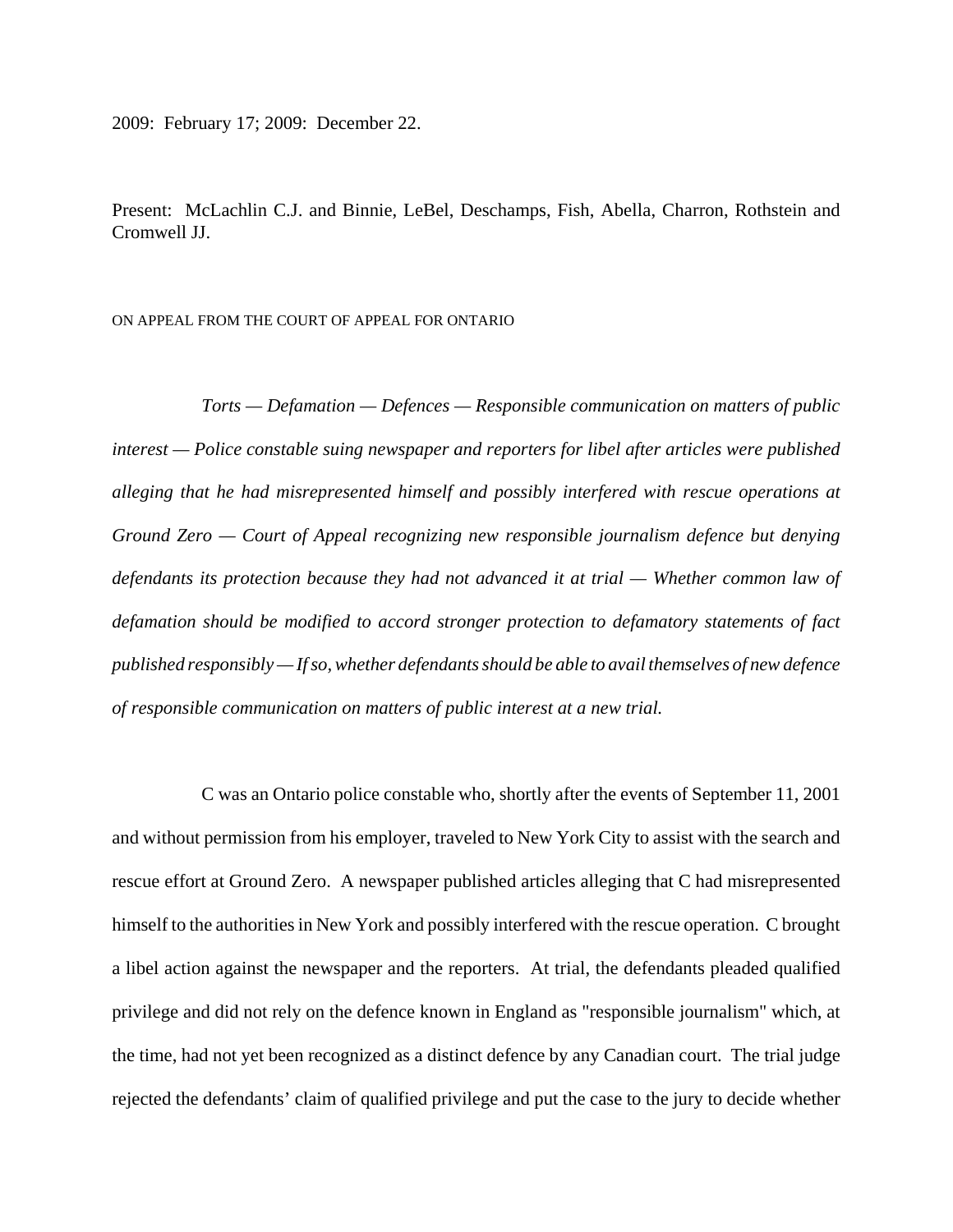the defence of truth had been made out. The jury found that many but not all of the factual imputations in the articles had been proven true, and awarded C general damages. The Court of Appeal upheld that decision. The court took the opportunity to establish a responsible journalism defence in Ontario law, but held that the defendants were not entitled to a new trial and the protection of the new defence because they had not advanced the defence at trial.

*Held*: The appeal should be allowed and a new trial ordered.

*Per* **McLachlin** C.J. and Binnie, LeBel, Deschamps, Fish, Charron, Rothstein and Cromwell JJ.: The defence of responsible communication on matters of public interest recognized in *Grant v. Torstar Corp.* is applicable where the publication is on a matter of public interest and, having regard to the relevant factors, the publisher was diligent in trying to verify the allegations. The public interest test is clearly met here, as the Canadian public has a vital interest in knowing about the professional misdeeds of those who are entrusted by the state with protecting public safety. The defendants' liability therefore hinges on whether they were diligent in trying to verify the allegations prior to publication, and it will be for the jury at a new trial to decide whether the articles met this standard of responsibility. [28] [31-32]

An appellate court may depart from the general rule and entertain a new issue where the interests of justice require it and where the court has a sufficient evidentiary record and findings of fact to do so. In this case, it is open to question whether the issue argued on appeal was genuinely "new" in the sense of being legally and factually distinct from the issues litigated at trial. The arguments on qualified privilege and responsible journalism were both directed toward the same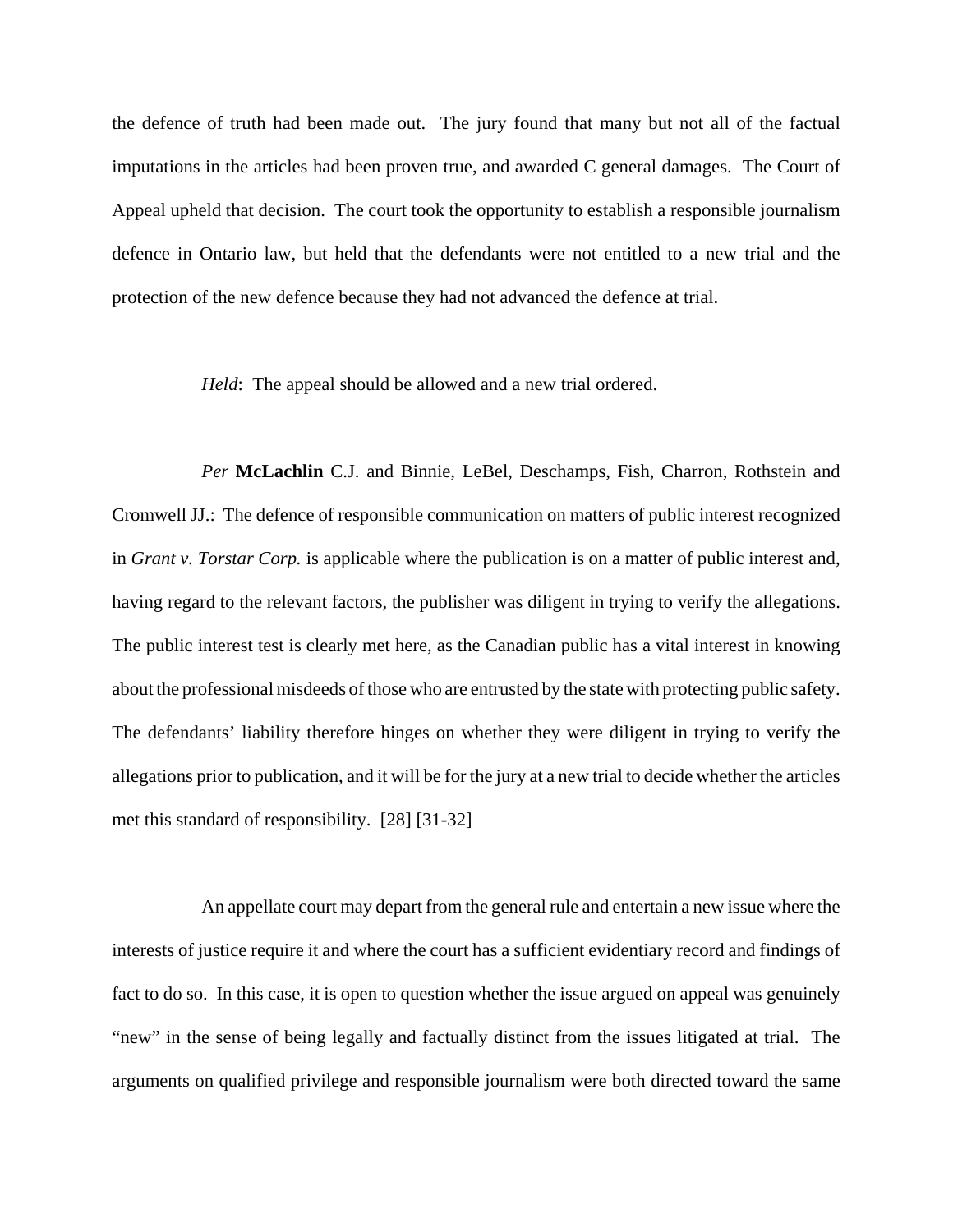fundamental question: whether the newspaper and its reporters enjoyed a privilege to publish the impugned material on grounds of public interest and due diligence. In any event, the deficiencies in the evidentiary foundation are largely immaterial in this case because the ultimate determination of responsibility is a matter for the jury, and a proper evidentiary record can be established at a new trial. [37] [39-41]

The interests of justice favour allowing the defendants the opportunity to avail themselves of the change in the law brought about by this litigation on a new trial. Under s. 134(6) of the Ontario *Courts of Justice Act*, a court hearing an appeal of a civil matter may only order a new trial if "some substantial wrong or miscarriage of justice has occurred". This test is met. The plaintiff will suffer no undue prejudice from a new trial other than costs. The defendants, on the other hand, would be seriously disadvantaged by being deprived of the opportunity to avail themselves of the responsible communication defence which their appeal was responsible for developing. If it turns out that the defence is found to apply to the articles in question, such a deprivation would amount to an injustice. Furthermore, the defendants' conduct did not exhibit the absence of due diligence that the "no new issues on appeal" rule is meant to discourage. At the time of trial, it was by no means clear that the new defence of responsible communication would emerge as a "different jurisprudential creature" in English or Canadian law. It was therefore not unreasonable for the defendants to argue qualified privilege at trial, and later, on appeal, to contend for a broader elaboration of a responsible communication defence. [42] [44] [47]

*Per* **Abella** J.: As stated in the concurring reasons in the companion case of *Grant v. Torstar Corp.*, both steps in the responsible communication defence should be determined by the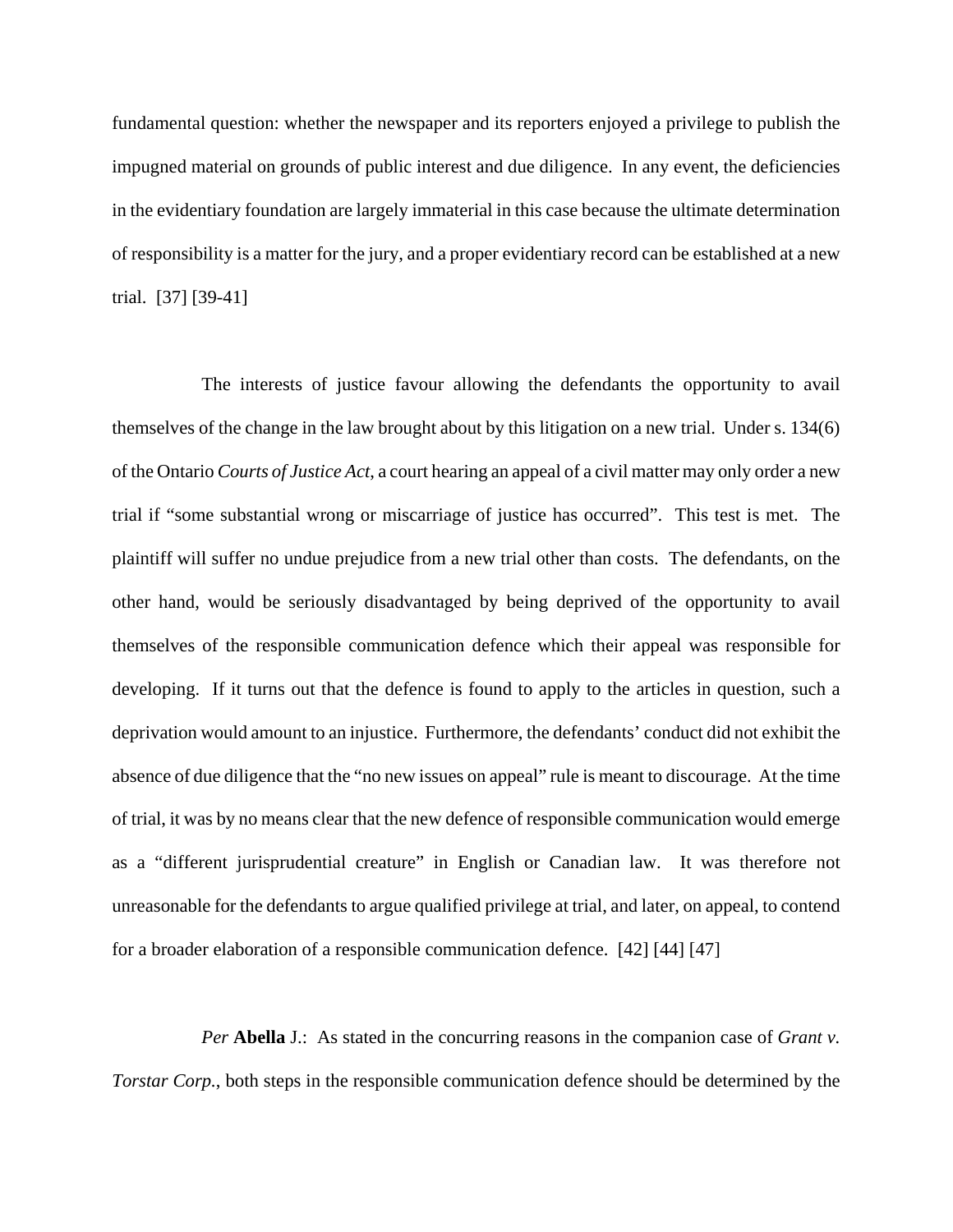judge, with the jury determining factual disputes. Subject to those views, the Chief Justice's reasons and her decision to order a new trial were agreed with. [52]

### **Cases Cited**

By McLachlin C.J.

 **Applied:** *Grant v. Torstar Corp.*, 2009 SCC 61; **referred to:** *Hill v. Church of Scientology of Toronto*, [1995] 2 S.C.R. 1130; *Reynolds v. Times Newspapers Ltd.*, [1999] 4 All E.R. 609; *Jameel v. Wall Street Journal Europe SPRL*, [2006] UKHL 44, [2007] 1 A.C. 359; *Danyluk v. Ainsworth Technologies Inc.*, 2001 SCC 44, [2001] 2 S.C.R. 460; *Lamb v. Kincaid* (1907), 38 S.C.R. 516; *R. v. Warsing*, [1998] 3 S.C.R. 579; *Performance Industries Ltd. v. Sylvan Lake Golf & Tennis Club Ltd.*, 2002 SCC 19, [2002] 1 S.C.R. 678; *Wasauksing First Nation v. Wasausink Lands Inc.* (2004), 184 O.A.C. 84; *Pereira v. Hamilton Township Farmers' Mutual Fire Insurance Co.* (2006), 267 D.L.R. (4th) 690; *Loutchansky v. Times Newspapers Ltd.*, [2001] EWCA Civ 1805, [2002] 1 All E.R. 652.

### **Statutes and Regulations Cited**

*Courts of Justice Act*, R.S.O. 1990, c. C.43, s. 134(6).

*Libel and Slander Act*, R.S.O. 1990, c. L.12, s. 14.

APPEAL from a judgment of the Ontario Court of Appeal (Weiler, Sharpe and Blair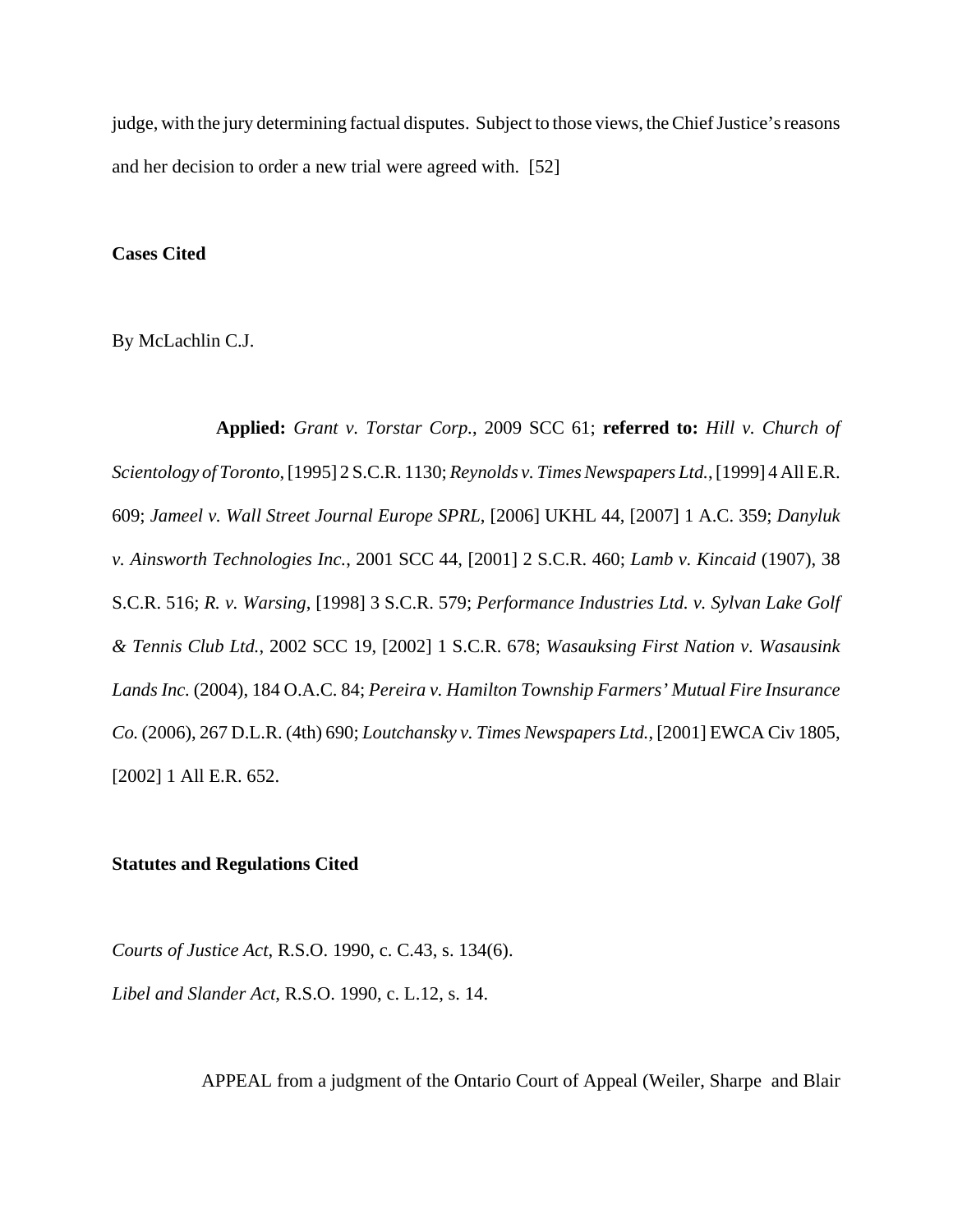JJ.A.), 2007 ONCA 771, 87 O.R. (3d) 241, 231 O.A.C. 277, 286 D.L.R. (4th) 196, 53 C.C.L.T. (3d) 122, 164 C.R.R. (2d) 284, [2007] O.J. No. 4348 (QL), 2007 CarswellOnt 7310, upholding a decision of Maranger J. and the jury award, [2006] O.J. No. 3186 (QL), 2006 CarswellOnt 4838, 2006 CanLII 26586. Appeal allowed and new trial ordered.

*Richard G. Dearden* and *Wendy J. Wagner*, for the appellants.

*Ronald F. Caza*, *Jeff G. Saikaley* and *Mark C. Power*, for the respondent.

*Peter M. Jacobsen* and *Adrienne Lee*, for the intervener the Globe and Mail.

*Paul B. Schabas*, *Iris Fischer* and *Erin Hoult*, for the intervener the Toronto Star Newspapers Limited.

*Daniel J. Henry*, for the intervener the Canadian Broadcasting Corporation.

*Patricia D. S. Jackson*, *Andrew E. Bernstein* and *Jennifer A. Conroy*, for the intervener the Canadian Civil Liberties Association.

*Brian MacLeod Rogers* and *Blair Mackenzie*, for the interveners the Canadian Newspaper Association, Ad IDEM/Canadian Media Lawyers' Association, RTNDA Canada/Association of Electronic Journalists, the Canadian Publishers' Council, Magazines Canada, the Canadian Association of Journalists, the Canadian Journalists for Free Expression, the Writers'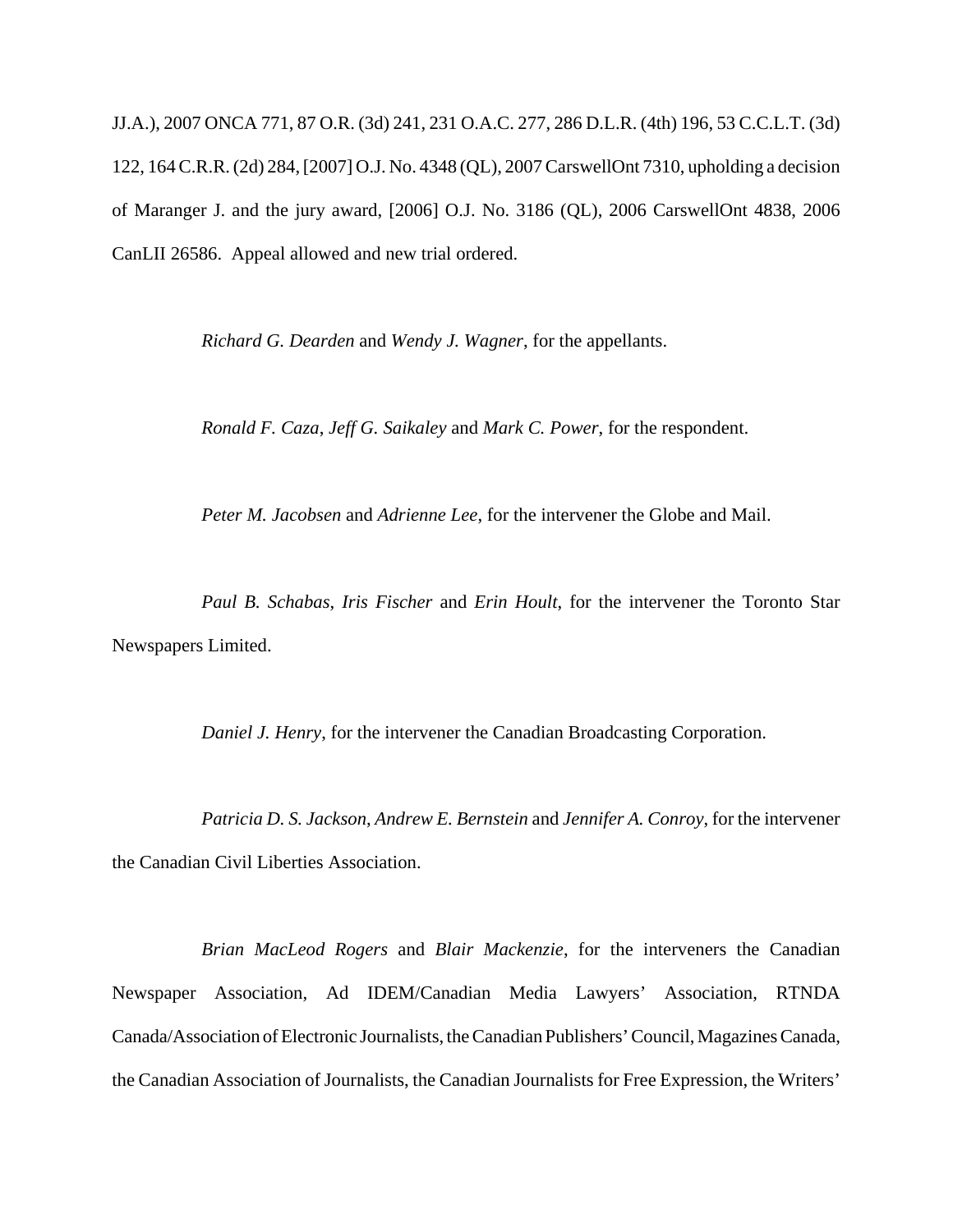Union of Canada, the Professional Writers Association of Canada, the Book and Periodical Council, and PEN Canada.

*Peter A. Downard*, *Catherine M. Wiley* and *Dawn K. Robertson*, for the interveners Peter Grant and Grant Forest Products Inc.

The judgment of McLachlin C.J. and Binnie, LeBel, Deschamps, Fish, Charron, Rothstein and Cromwell JJ. was delivered by

THE CHIEF JUSTICE —

I. Overview

[1] This appeal, along with its companion case *Grant v. Torstar Corp.*, 2009 SCC 61 (released concurrently), requires the Court to consider whether the common law of defamation should be modified to accord stronger protection to defamatory statements of fact published responsibly.

[2] As explained in *Grant*, the time has come to recognize a new defence — the defence of responsible communication on matters of public interest. The question on this appeal is whether the defendants should be able to avail themselves of it.

[3] The respondent in this Court, Danno Cusson, was a constable with the Ontario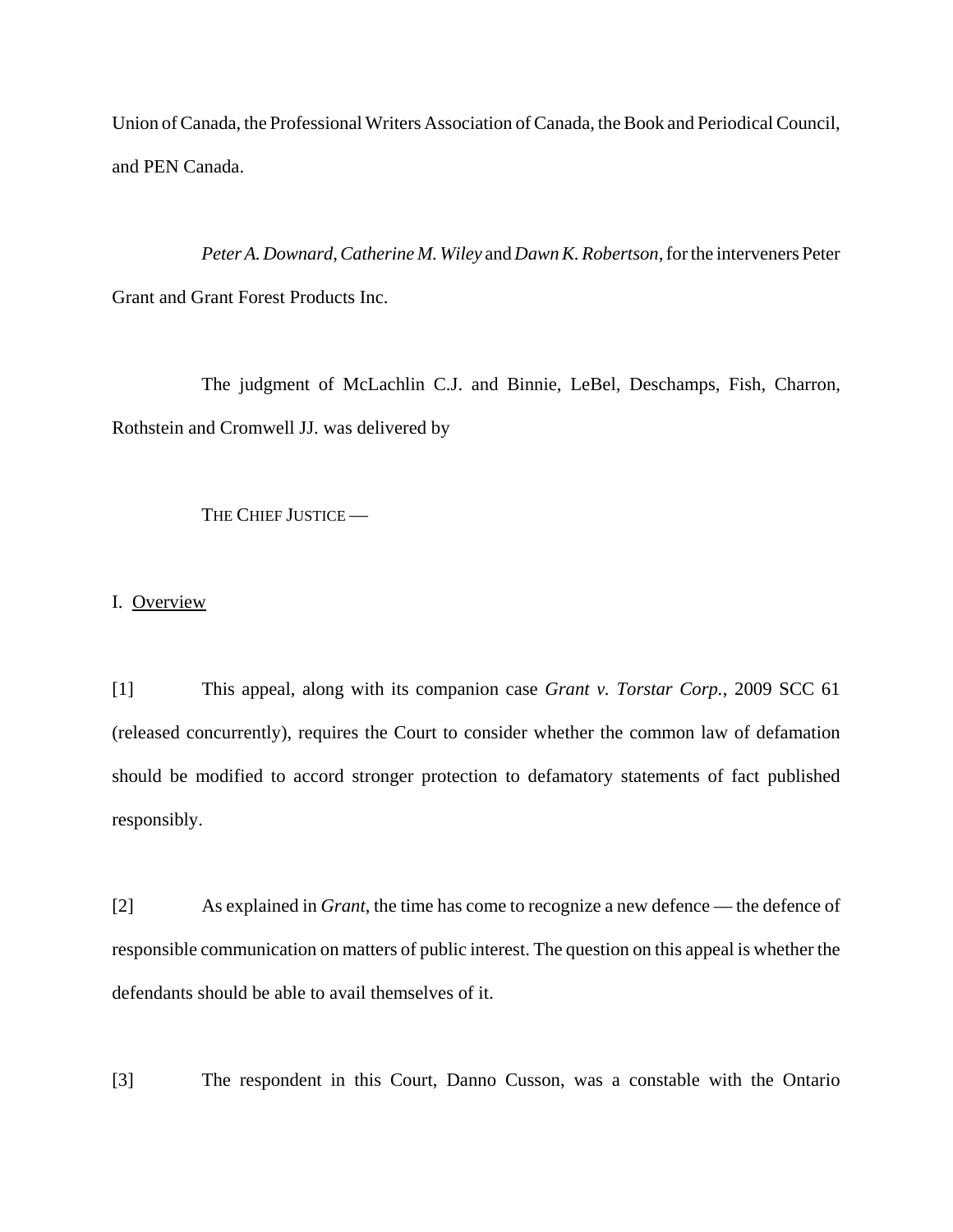Provincial Police ("OPP") who, shortly after the events of September 11, 2001, and without permission from his employer, traveled to New York City to assist with the search and rescue effort at Ground Zero. Initially, he was portrayed in the press as a hero, while the OPP was pilloried for demanding that he return to his duties in Ottawa. The *Ottawa Citizen* subsequently published three articles alleging that Cst. Cusson had misrepresented himself to the authorities in New York and possibly interfered with the rescue operation. Cst. Cusson brought this libel action against the newspaper, the reporters (the "Citizen defendants"), and OPP Staff Sgt. Penny Barager, who was a quoted source of information for the articles.

[4] At trial, the defendants pleaded qualified privilege. They disclaimed any separate reliance on the defence known in England as "responsible journalism" or "*Reynolds* privilege" which, at the time, had not yet been recognized as a distinct defence by any Canadian court. With respect to two of the articles, the trial judge rejected the claim of privilege and put the case to the jury to decide whether the defence of truth had been made out. Answering a long list of factual questions which parsed the allegedly defamatory statements in considerable detail, the jury found that many, but not all, of the factual imputations in the articles had been proven true. It awarded Cst. Cusson \$100,000 in general damages against the Citizen defendants and \$25,000 against Staff Sgt. Barager. However, the jury also found no malice on the part of any of the defendants and declined to award any special, aggravated or punitive damages.

[5] The Court of Appeal, *per* Sharpe J.A., took the opportunity to establish a responsible journalism defence in Ontario law. However, it denied the defendants the protection of the defence in this case because they had not advanced it at trial.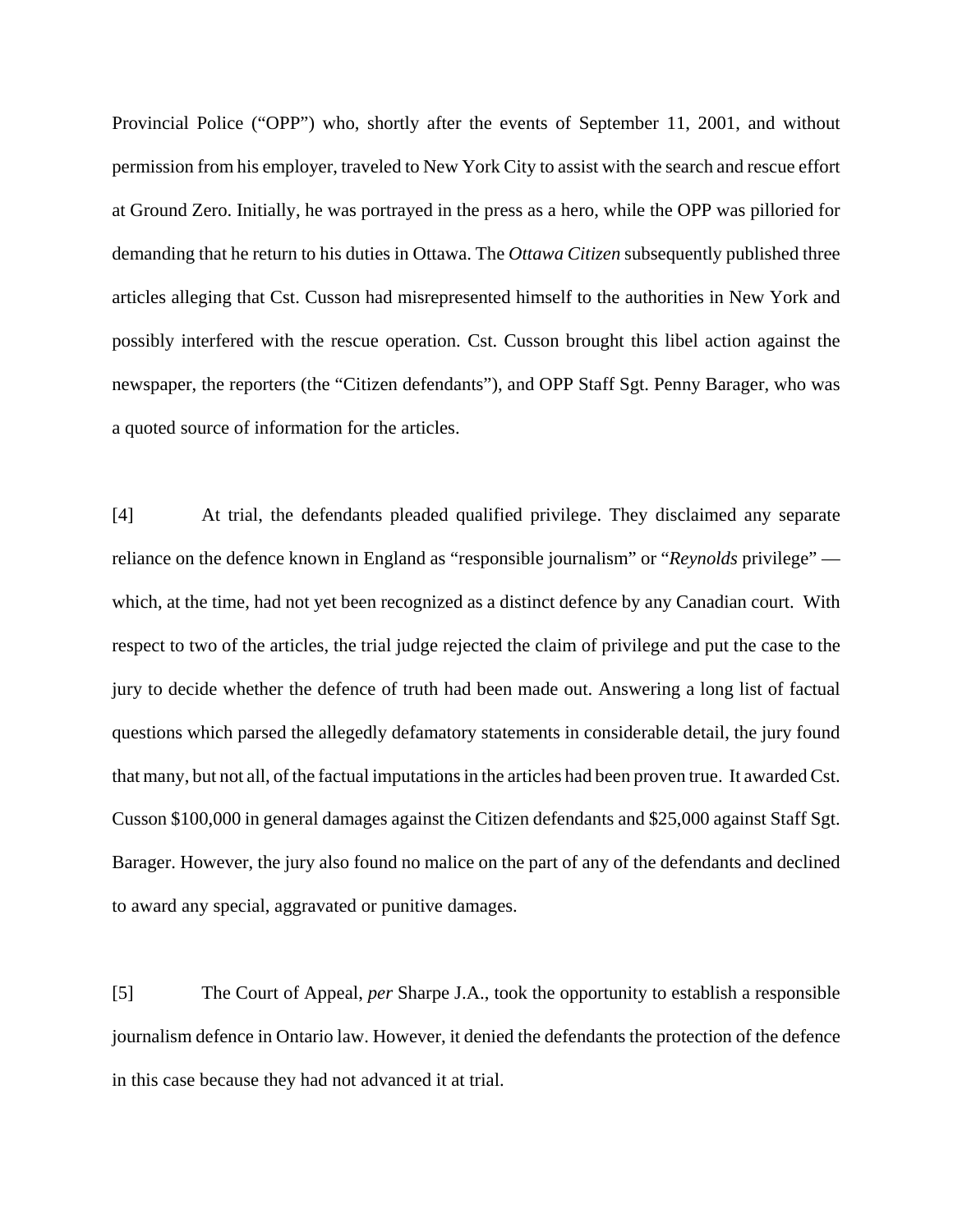[6] For the reasons that follow, in my view, the Citizen defendants should have an opportunity to avail themselves of the new defence. I would allow the appeal and order a new trial.

II. Facts

[7] The facts of this case are unusual. In the course of two weeks in September, 2001, OPP Cst. Danno Cusson went from being lauded as a hero for his post-9/11 rescue efforts to being derided in the press as a dishonest attention-seeker. The accuracy of these competing characterizations was hotly contested at trial. In view of my disposition of this case, I will say no more than is necessary to provide context for the legal issues that arise.

[8] This much is uncontroversial. Following the attacks of September 11, the OPP had volunteered its assistance to New York authorities through official channels, but the offer had been declined. Nonetheless, Cst. Cusson made his way from Ottawa to Manhattan with his pet dog Ranger, presenting himself as a search and rescue volunteer to the police authorities at Ground Zero. When the OPP ordered him to return to his post near Ottawa, Cst. Cusson tendered his resignation to the force (he later withdrew his resignation and went on medical leave).

[9] Cst. Cusson gave a number of media interviews and was portrayed as a hero for his efforts. There were reports that he had helped find and rescue two businessmen from the rubble. However, as the Citizen would later report, at some point Cst. Cusson was barred from the World Trade Center site by the New York authorities. With this yet unknown, the OPP was widely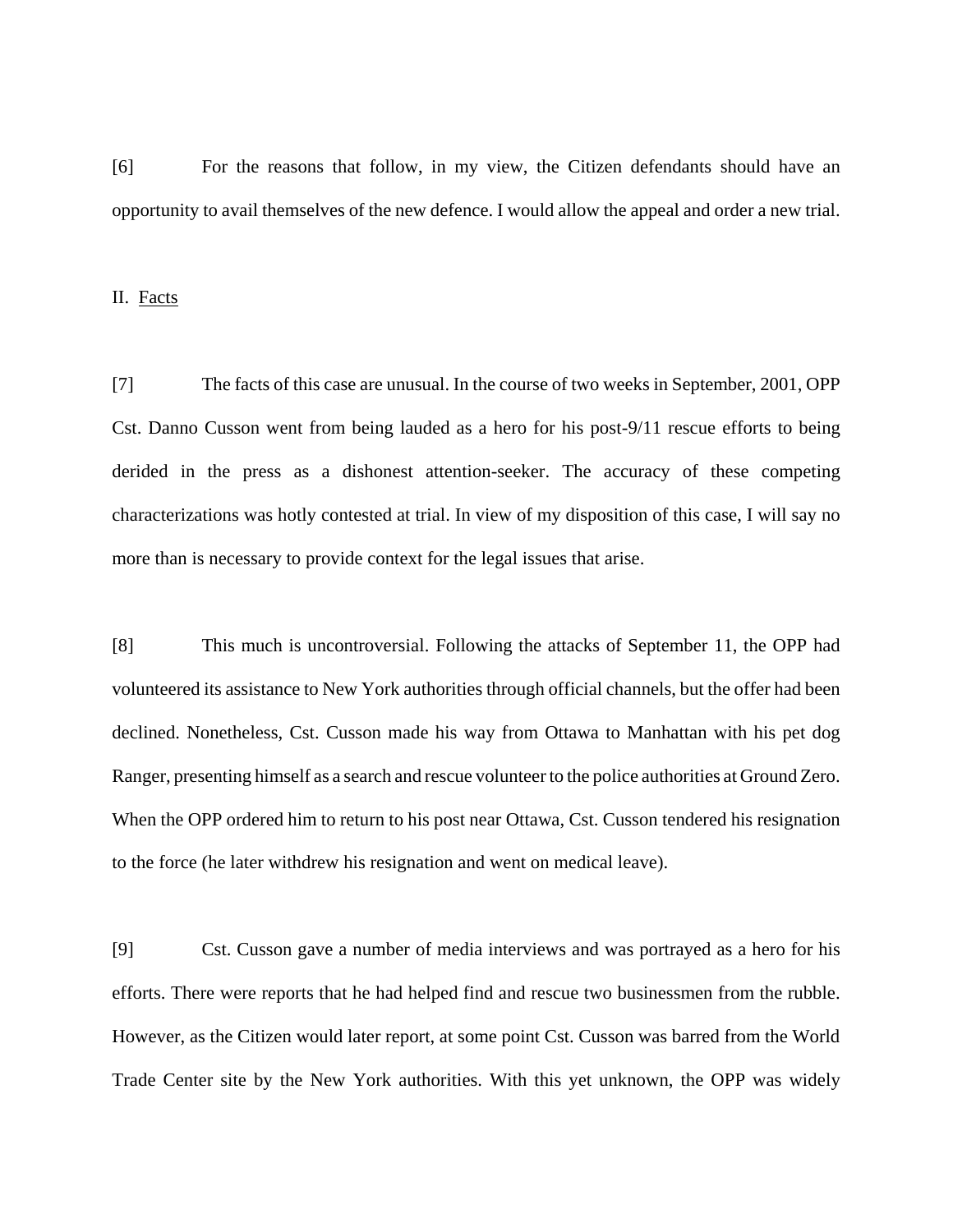criticized for its apparent callousness in failing to support his initiative and insisting that he return to work. Cst. Cusson received public support from a variety of media outlets and at least one provincial politician.

[10] On September 25, the Citizen published an article by Douglas Quan headlined "'Renegade' OPP officer under fire". It began:

> A Kanata OPP officer who has been hailed as a "hero" for his efforts to find survivors of the World Trade Centre disaster may have compromised the search and rescue mission after he is alleged to have misled New York State police into thinking he was a fully trained K-9 handler with the RCMP, the *Citizen* has learned.

[11] In the article, Sgt. Tim Fischer of the New York State Police described how Cst. Cusson had identified himself as a member of the RCMP and tried to explain why his business card said OPP. Sgt. Fischer was quoted as saying, "The next time I see him, I'm going to arrest him". Other New York officials described how they had become suspicious of Cst. Cusson's qualifications and eventually banned him from the site. Cst. Cusson was reportedly angry at having his access revoked.

[12] The article also quoted Cst. Cusson's supervisor, Staff Sgt. Penny Barager, confirming that Cusson had never been a member of the RCMP nor had he been trained in K-9 rescue operations. She called his actions "heroic" but cautioned that officers cannot be permitted to go on "renegade missions". She said that Cusson had violated two OPP policies when he took his uniform and service pistol out of the country without prior authorization.

[13] Mr. Quan had contacted Cst. Cusson prior to publication to get his side of the story. In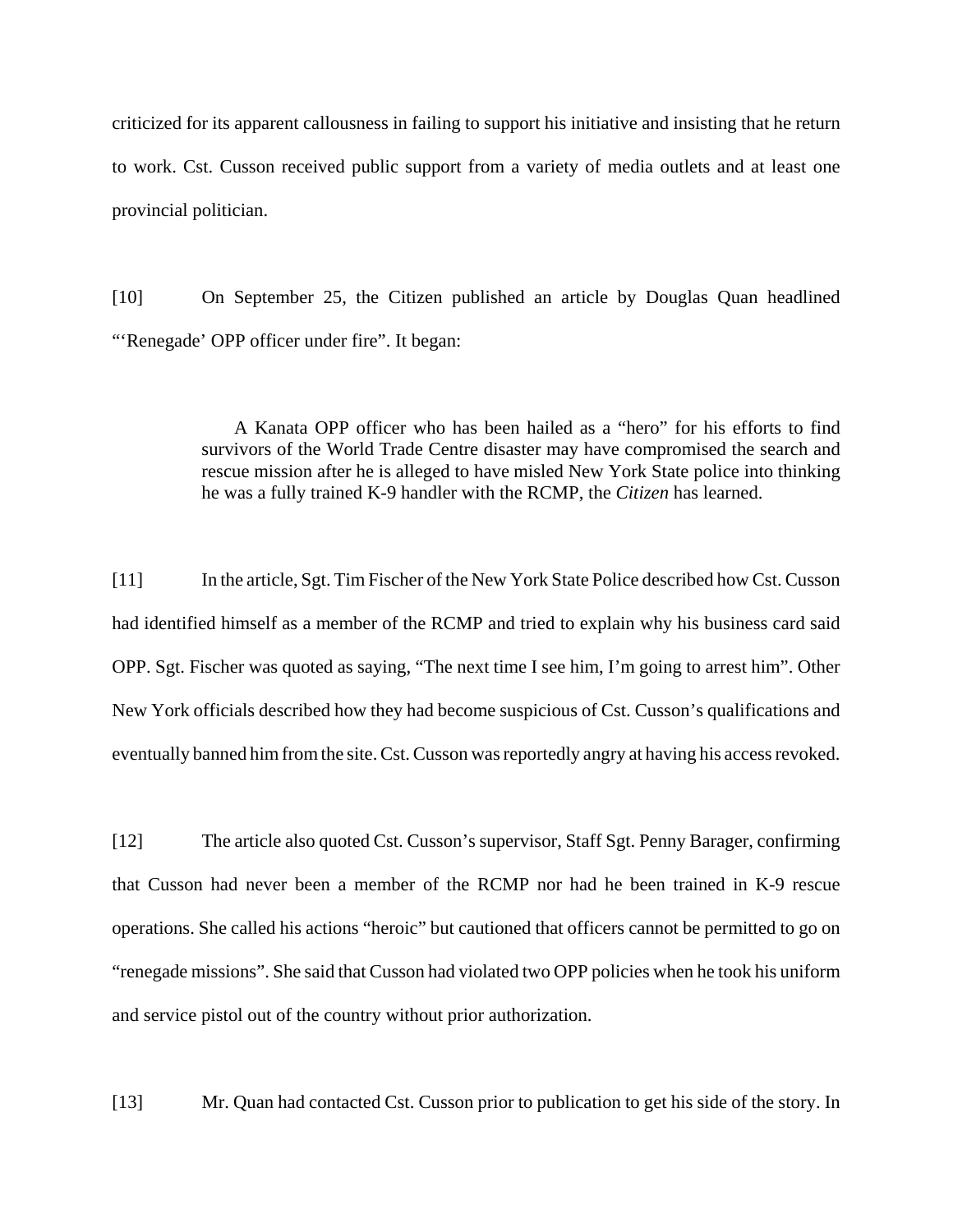the article, Cst. Cusson was quoted as denying that he had ever worn an RCMP uniform or otherwise misrepresented himself to the New York authorities. Referring to his military background, he said "I have army blood in me. I guess it took over my police responsibility". While admitting no wrongdoing, he expressed the hope that he had not "tarnished the image of my force".

[14] The article concluded by referring to media reports that Cst. Cusson and his dog Ranger had discovered two men in business suits alive in the debris.

[15] The following day, September 26, the Citizen published a follow-up article by Kelly Egan headlined "OPP apologizes for Cusson 'fiasco'". It revealed that Staff Sgt. Barager had spoken to Sgt. Fischer and apologized to New York police for Cst. Cusson's behaviour. The remainder of the piece covered much the same ground as the previous article — most importantly, that he had "misrepresented himself and may have hampered early rescue efforts".

[16] Finally, on October 11, the Citizen published an article by Don Campbell entitled "OPP's Cusson faces internal investigation". Besides repeating the earlier allegations, it reported that Staff Sgt. Barager planned to file a complaint over Cst. Cusson's conduct. Cusson, it said, was not available for further comment.

III. Judicial History

A. *Ontario Superior Court of Justice (Maranger J. sitting with a jury)* ([2006] O.J. No. 3186 (QL))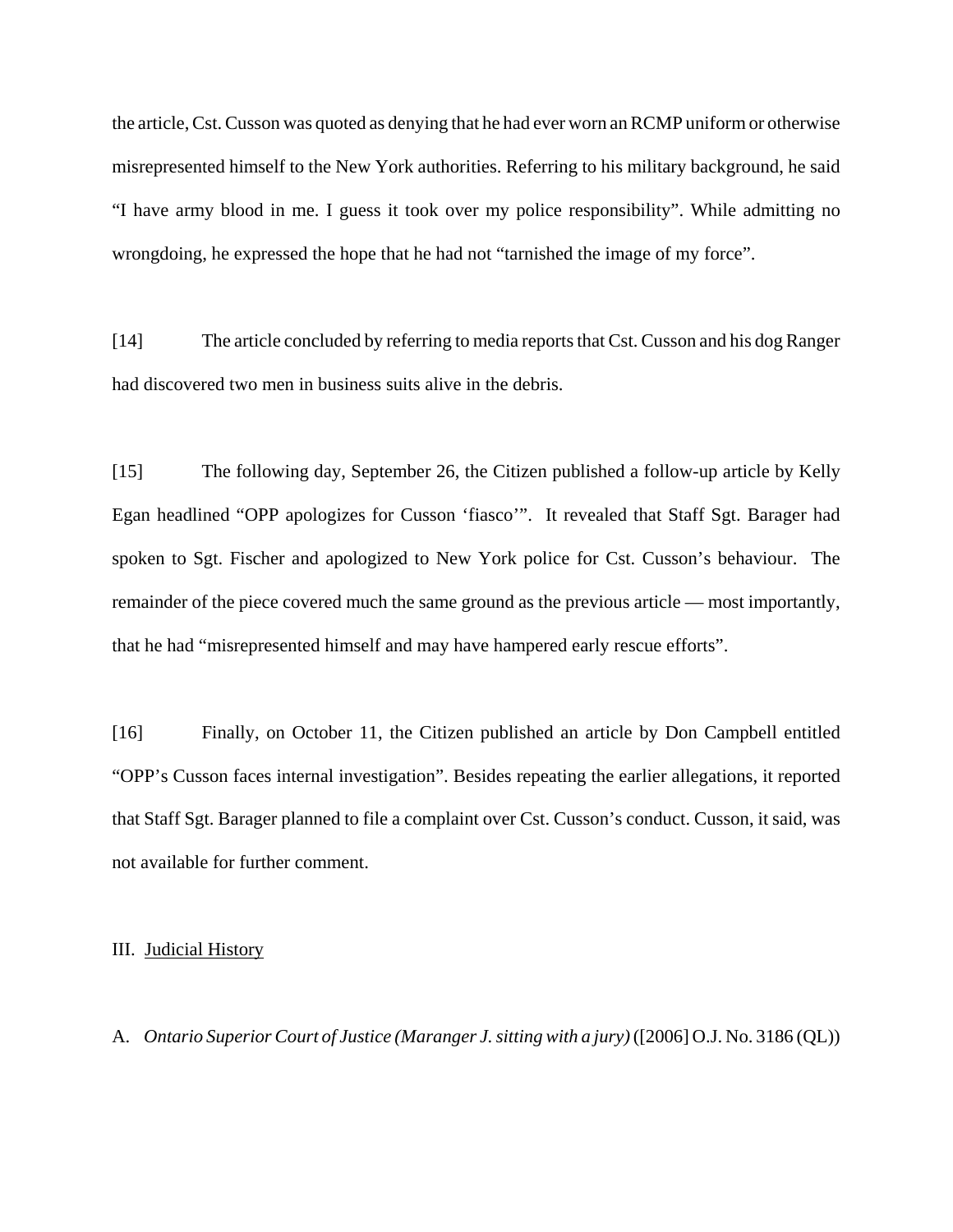[17] After both sides had called their evidence at trial, the defendants asked the judge to rule that the three articles were protected by qualified privilege. Reviewing the Canadian and English authorities, the trial judge observed that the law in this area was in a state of flux and that the door had been opened to extending qualified privilege to media publications in limited circumstances. With respect to the Quan and Egan articles, he held that there was no "compelling, moral or social duty to publish" them. In the trial judge's view, they were "certainly of public interest", but not "to the extent that they needed to be heard". He therefore held that qualified privilege did not apply.

[18] The trial judge reached a different conclusion with respect to the Don Campbell article. Drawing an analogy to the qualified privilege for reports of pending court proceedings elaborated in *Hill v. Church of Scientology of Toronto*, [1995] 2 S.C.R. 1130, he held that the privilege must also cover the Citizen's report of the pending disciplinary action against Cst. Cusson. The part of the action dealing with the Campbell article was therefore dismissed.

[19] The case went to the jury, primarily on the basis of fair comment and justification, with respect to the first two articles. The jury was provided with a detailed special verdict form comprising 151 questions. This questionnaire went through each impugned statement in the Quan and Egan articles, asking the jury to rule on their meaning, defamatory content, truth, and status as fact or opinion. The jury was also provided with a general verdict form, presumably in order to comply with s. 14 of the Ontario *Libel and Slander Act*, R.S.O. 1990, c. L.12, which provides that a jury in a defamation action "may give a general verdict upon the whole matter in issue in the action". The jury chose to render a special verdict, ruling on each of the identified statements.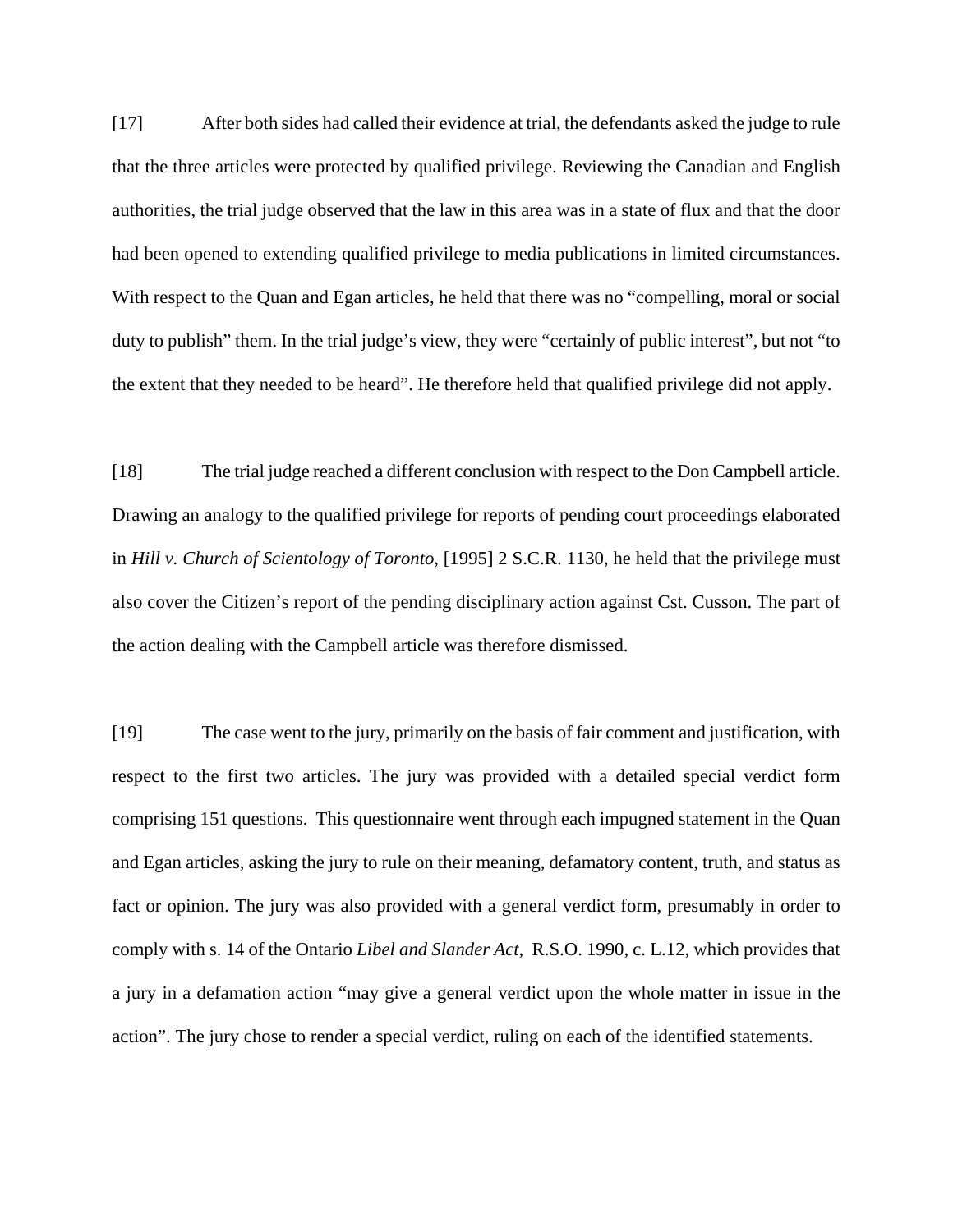[20] The jury found that the lead paragraph of the September 25 article, quoted above, was fair comment.

[21] Asked to rule on the truth of each of the impugned factual statements and imputations, the jury found that the defendants had proven the following facts:

- the plaintiff had failed in his duties as an OPP officer and abandoned his responsibilities without justification;
- neither the plaintiff nor his dog had received formal training in search and rescue operations;
- Sgt. Fischer or someone else intended to arrest the plaintiff;
- the plaintiff misled Sgt. Fischer into thinking he was an RCMP officer;
- the plaintiff was trying to give the impression that he was an RCMP officer.
- [22] However, the jury also found that the following imputations had *not* been proven:
	- the plaintiff may have compromised the World Trade Center rescue effort;
	- the plaintiff deliberately misled the New York police by representing himself as a trained RCMP K-9 officer;
	- the plaintiff had no search and rescue training;
	- the plaintiff told Sgt. Fischer that he was an RCMP officer and his dog had received training;
	- the plaintiff had concealed his true identity;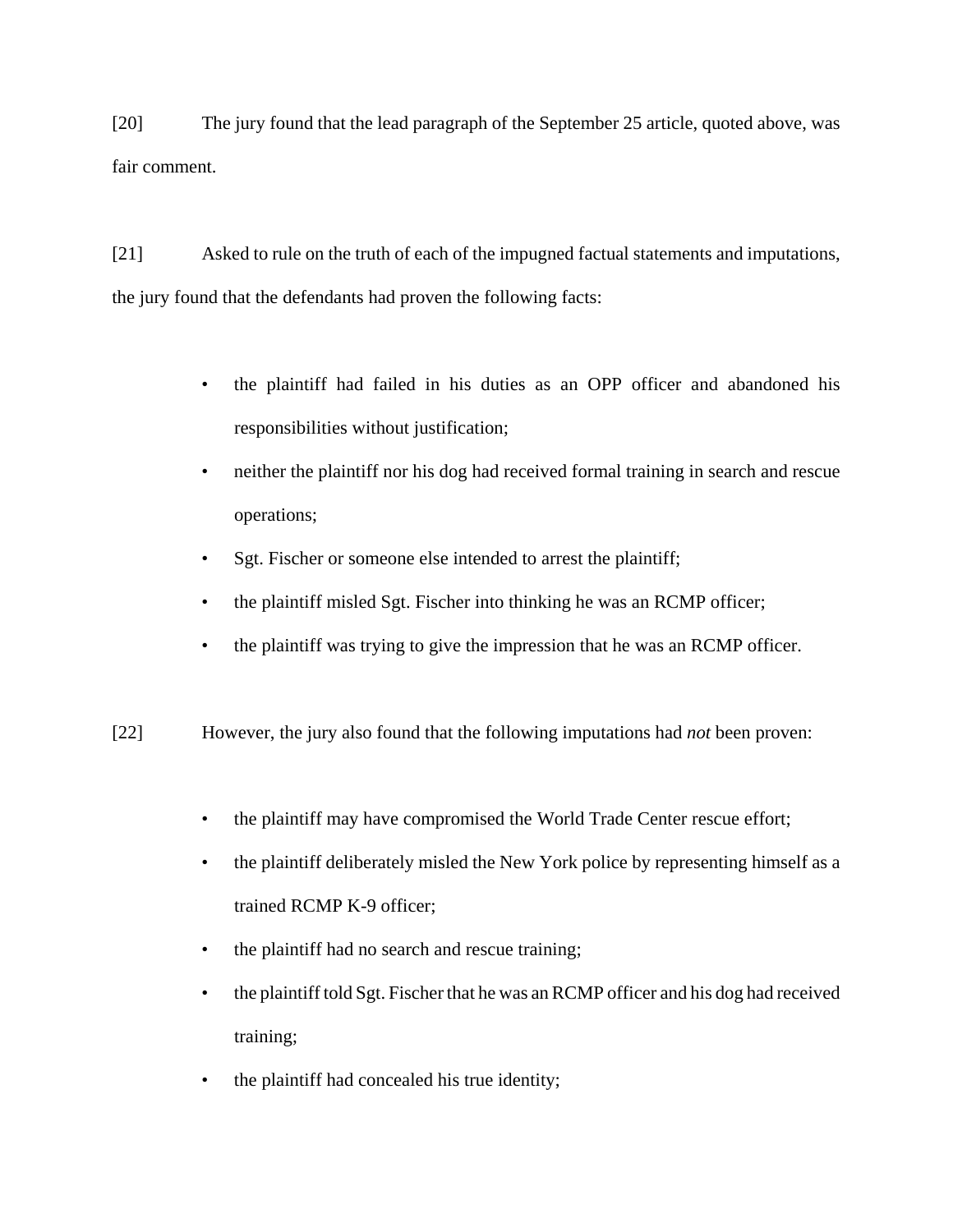- the plaintiff asked to be told about the most elementary dog handling techniques and could not carry out even the simplest manoeuvres with his dog;
- the plaintiff was responsible for a supposed "fiasco";
- the plaintiff's actions embarrassed the OPP and may have harmed the force's reputation.

[23] As can be seen, these findings are somewhat difficult to reconcile with one another. On the one hand, the jury found that Cst. Cusson misled Sgt. Fischer into thinking he was an RCMP officer; on the other, it declined to find that Cst. Cusson told the New York authorities that he was an RCMP officer who had received the necessary training. Overall, the jury seems to have taken the view that Cst. Cusson misled the authorities in New York, but that he did not act as deliberately or mendaciously as the articles suggested.

[24] The jury found that there was no "actual malice" on the part of any of the defendants. It awarded the plaintiff \$100,000 in general damages against the *Ottawa Citizen* and \$25,000 against Penny Barager. It declined to award any special, aggravated or punitive damages.

# B. *Court of Appeal for Ontario (Weiler, Sharpe and Blair JJ.A.)* (2007 ONCA 771, [2007] 231 O.A.C. 277)

[25] The Court of Appeal, *per* Sharpe J.A., undertook an extensive review of the Canadian law of qualified privilege as well as the more recent developments in other common law jurisdictions (its reasons for judgment are discussed more fully in *Grant*). The court concluded that the existing law should be developed in order to give "appropriate recognition and weight to the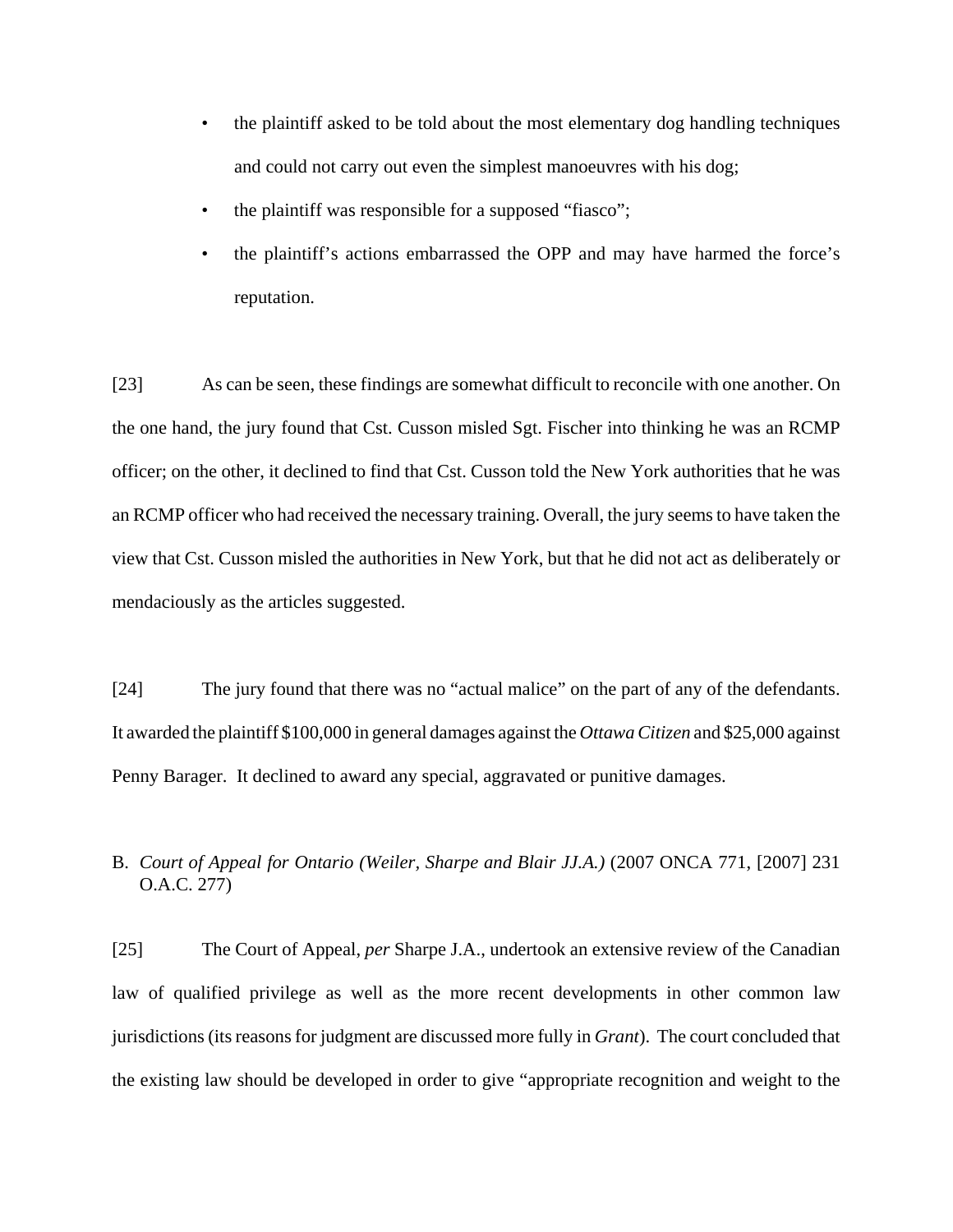*Charter* values of freedom of expression and freedom of the media without unduly minimizing the value of protecting individual reputation" (para. 140). Drawing particularly on the House of Lords' decisions in *Reynolds v. Times Newspapers Ltd.*, [1999] 4 All E.R. 609, and *Jameel v. Wall Street Journal Europe SPRL*, [2006] UKHL 44, [2007] 1 A.C. 359, it determined that a new defence of responsible journalism on matters of public interest should be recognized in Ontario.

[26] However, in light of the position taken by the defendants at trial, Sharpe J.A. considered it inappropriate either to apply the defence or to order a new trial. In his view, it would be unjust to allow the defendants a second "bite at the cherry", citing *Danyluk v. Ainsworth Technologies Inc.*, 2001 SCC 44, [2001] 2 S.C.R. 460, at para. 18. The court therefore dismissed the appeal.

[27] The defendants (appellants in this Court) now appeal, asking this Court to enter judgment in their favour based on the new defence recognized below. The plaintiff Mr. Cusson, contends that the introduction of a new defence is unwarranted, but in the result asks this Court to dismiss the appeal and confirm the trial judgment in his favour.

### IV. Analysis

### A. *The Defence of Responsible Communication on Matters of Public Importance*

[28] In *Grant*, at para. 126, we hold that the defence of responsible communication on matters of public interest applies where: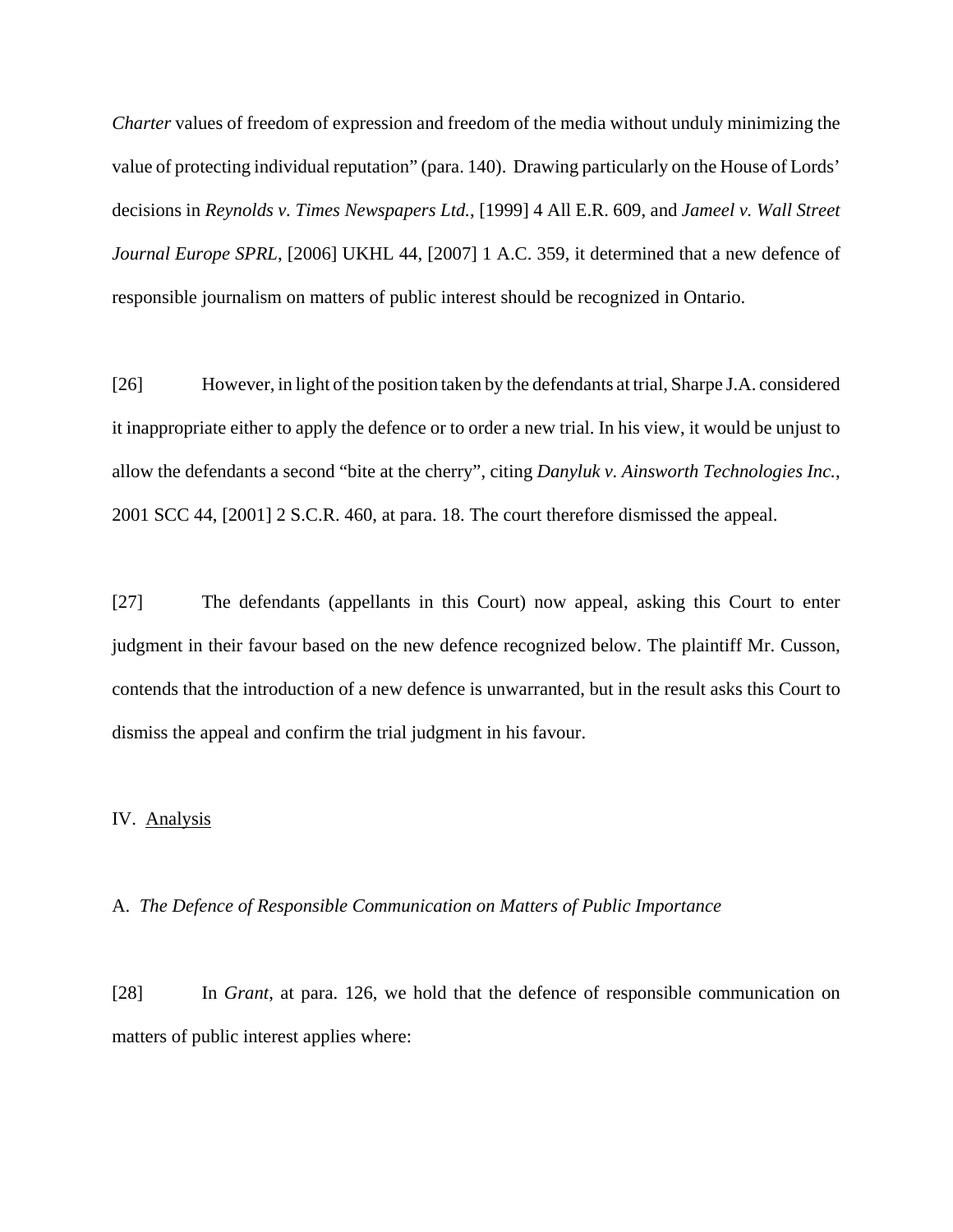- A) The publication is on a matter of public interest, and
- B) The publisher was diligent in trying to verify the allegation, having regard to:
	- a) the seriousness of the allegation;
	- b) the public importance of the matter;
	- c) the urgency of the matter;
	- d) the status and reliability of the source;
	- e) whether the plaintiff's side of the story was sought and accurately reported;
	- f) whether the inclusion of the defamatory statement was justifiable;
	- g) whether the defamatory statement's public interest lay in the fact that it was made rather than its truth ("reportage"); and
	- h) any other relevant circumstances.

[29] The judge decides whether the publication was on a matter of public interest. If so, the jury then decides whether the standard of responsibility has been met.

[30] When determining responsibility, the jury must consider the broad thrust of the publication as a whole rather than minutely parsing individual statements. However, where, as here, the publication arguably includes statements of both fact and opinion, the trial judge may deem it necessary to isolate individual statements for the jury's consideration so it can decide in turn on the applicability of fair comment and responsible communication. While the special verdict form given to the jury in this case was arguably too long and complex, some itemization of individual statements in the judge's charge to the jury and (if there is one) the special verdict form may be the preferable course to follow in applying the different defences. That said, as was done here, an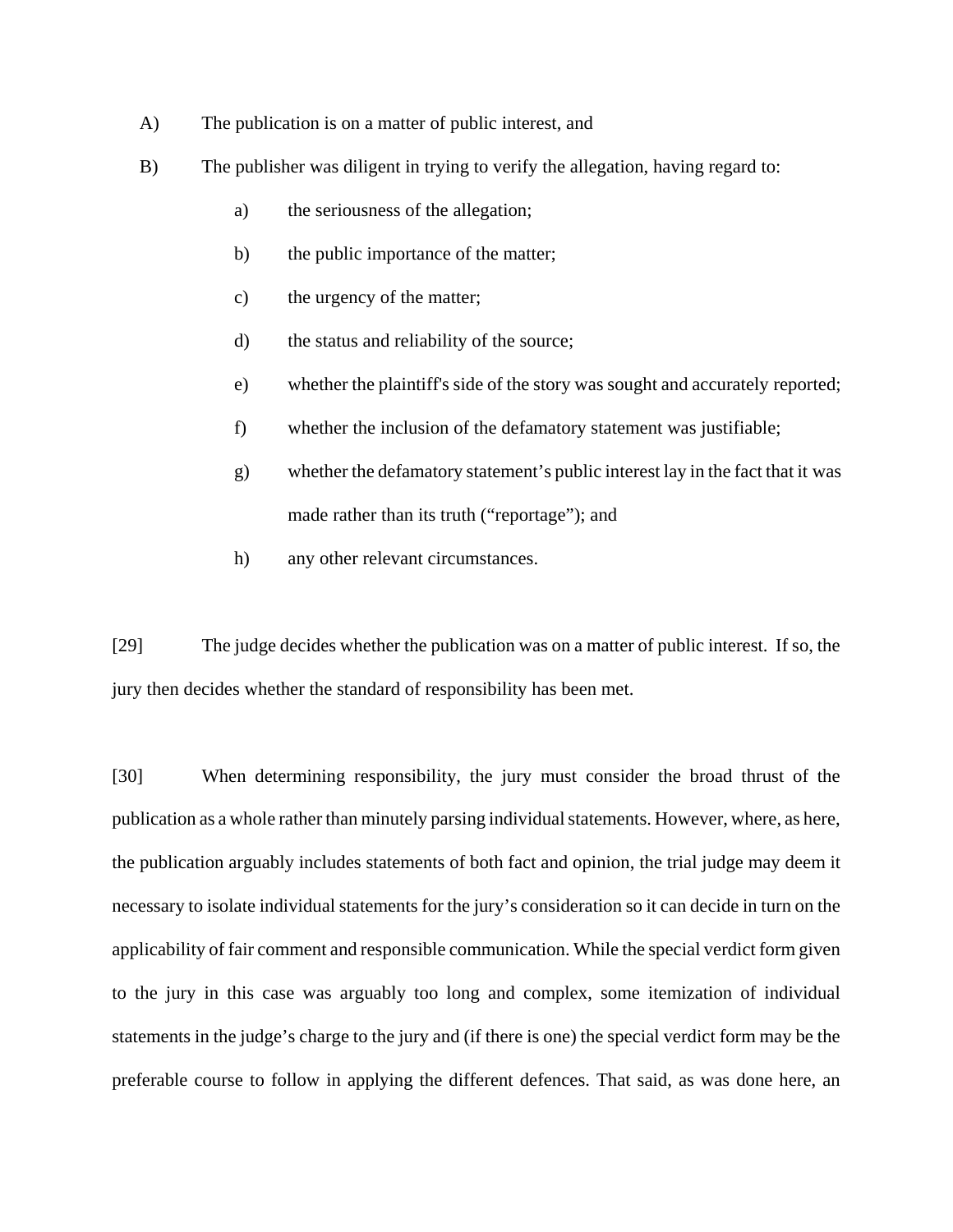Ontario libel jury must have the option of rendering a general verdict by virtue of the *Libel and Slander Act*, s. 14.

[31] In this case, the public interest test is clearly met. The Canadian public has a vital interest in knowing about the professional misdeeds of those who are entrusted by the state with protecting public safety. While the subject of the *Ottawa Citizen* articles was not political in the narrow sense, the articles touched on matters close to the core of the public's legitimate concern with the integrity of its public service. When Cst. Cusson represented himself to the New York authorities and the media as an OPP or RCMP officer, he sacrificed any claim to be engaged in a purely private matter. News of his heroism was already a matter of public record; there is no reason that legitimate questions about the validity of this impression should not have been publicized too.

[32] That being the case, the defendants' liability hinges on whether they were diligent in trying to verify the allegations prior to publication. As explained below, it will be for the jury at a new trial to decide whether the articles met the standard of responsibility articulated in *Grant*. Further evidence of the steps taken by Quan and Egan may have to be adduced in order to provide a satisfactory record upon which their conduct can be judged.

### B. *Should the Defendants Have the Opportunity to Avail Themselves of the New Defence?*

[33] The Court of Appeal deemed the responsible journalism or responsible communication defence to be a "new issue" raised on appeal for the first time. Applying the jurisprudence on when such an argument should be entertained, it concluded that allowing the defendants to benefit from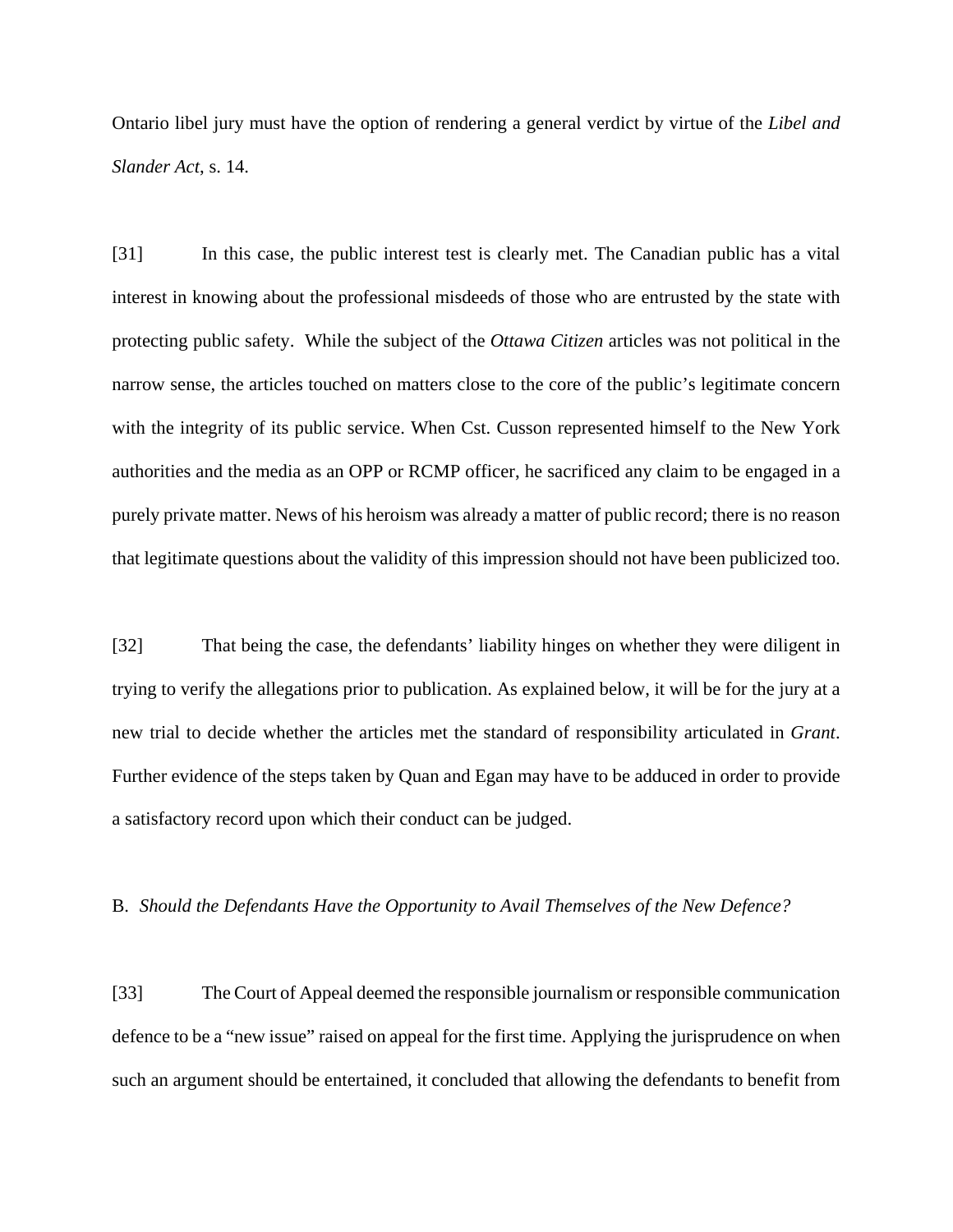the new defence would be to give them an impermissible second "bite at the cherry".

[34] I have some difficulty with how the Court of Appeal characterized the problem arising from the defendants' new argument on appeal. First, from a procedural point of view, it seems to me that the Court of Appeal *did* in fact allow the "new issue" of responsible journalism to be raised on appeal. Indeed, it broke new jurisprudential ground on precisely this issue. And, as will be explained, it is open to question how "new" this issue really was, considering the defences pleaded at trial.

[35] Second, from a substantive perspective, the new defence was properly before the Court of Appeal and, in principle, available to the defendants.

[36] The general rule, applied by the Court of Appeal, is that a new issue may not be raised on appeal. However, the authorities shed light on the circumstances in which appellate courts should make an exception to the rule. In *Lamb v. Kincaid* (1907), 38 S.C.R. 516, at p. 539, Duff J. (as he then was) observed:

> A court of appeal, I think, should not give effect to such a point taken for the first time in appeal, unless it be clear that, had the question been raised at the proper time, no further light could have been thrown upon it.

See also: *R. v. Warsing*, [1998] 3 S.C.R. 579, at para. 16, *per* L'Heureux-Dubé J. (dissenting in part); *Performance Industries Ltd. v. Sylvan Lake Golf & Tennis Club Ltd.*, 2002 SCC 19, [2002] 1 S.C.R. 678, at paras. 32-33, *per* Binnie J.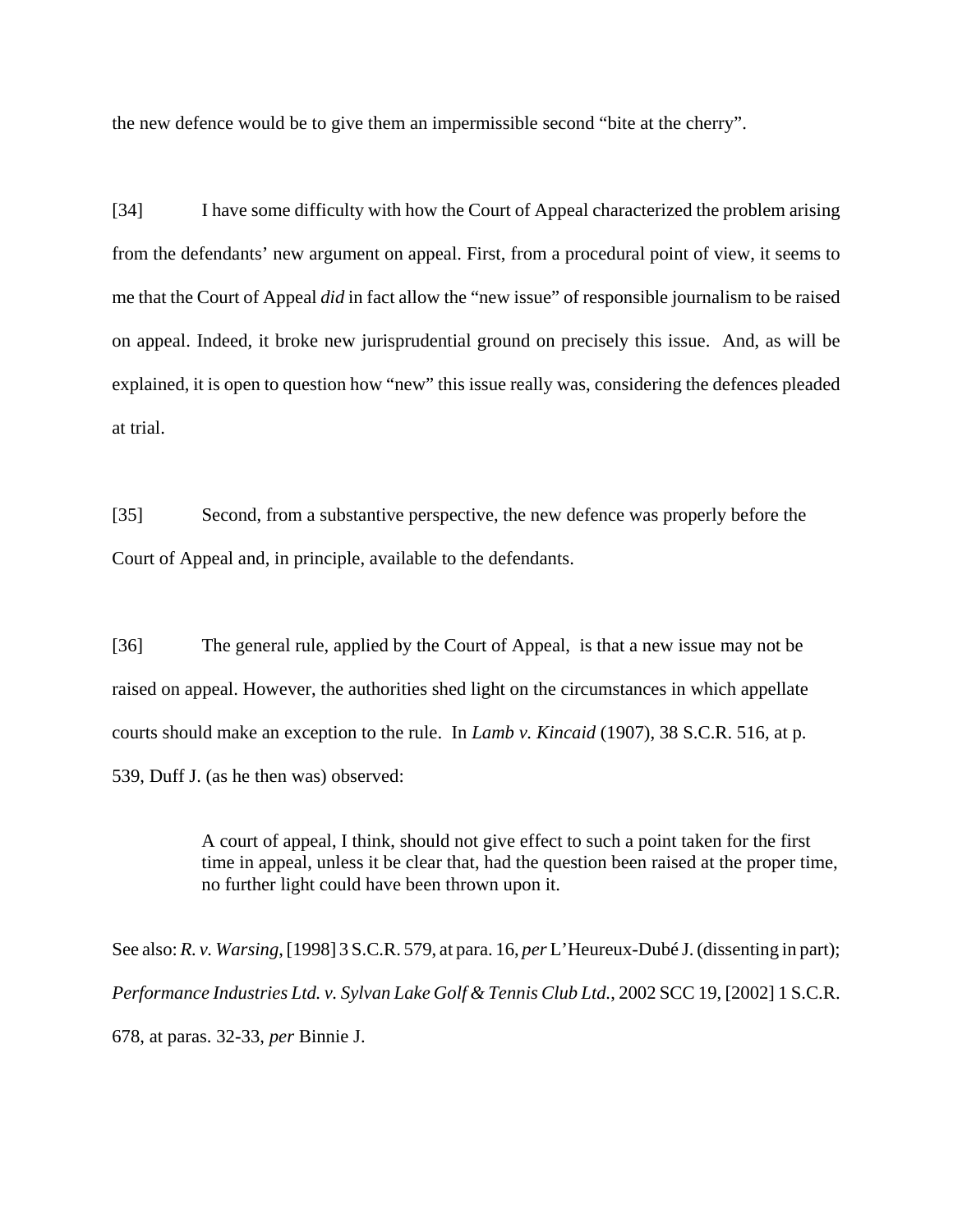[37] Further guidance as to the appropriate test is provided by *Wasauksing First Nation v. Wasausink Lands Inc.* (2004), 184 O.A.C. 84, relied on by Sharpe J.A. below. There, the Ontario Court of Appeal explained the circumstances in which an exception will be made to the rule:

> An appellate court may depart from this ordinary rule and entertain a new issue where the interests of justice require it and where the court has a sufficient evidentiary record and findings of fact to do so. [para. 102]

[38] Applying this test, the preliminary question is whether the Citizen in fact raised a "new issue" in arguing responsible journalism on appeal. If so, then the question becomes whether the evidentiary record and the interests of justice support granting an exception to the general rule.

[39] In this case it was much less clear than in *Wasauksing First Nation* that the issue argued on appeal was genuinely "new" in the sense of being legally and factually distinct from the issues litigated at trial. Though Sharpe J.A. is right that the focus of the inquiry under the new defence is different from the focus under qualified privilege, there is considerable overlap. Much of the evidence adduced to demonstrate qualified privilege and malice would also be relevant to responsible communication. For example, in attempting to refute any suggestion of malice, the defendants led evidence from Douglas Quan which showed some of the steps he took to verify the allegations. Importantly, he talked to Cst. Cusson and gave him the opportunity to tell his side of the story. Cusson's denials were included in the article.

[40] All this is to say that the issue on appeal — responsible journalism — did not raise entirely new factual matters without any basis in the evidence. The arguments on qualified privilege and responsible journalism were both directed toward the same fundamental question: whether the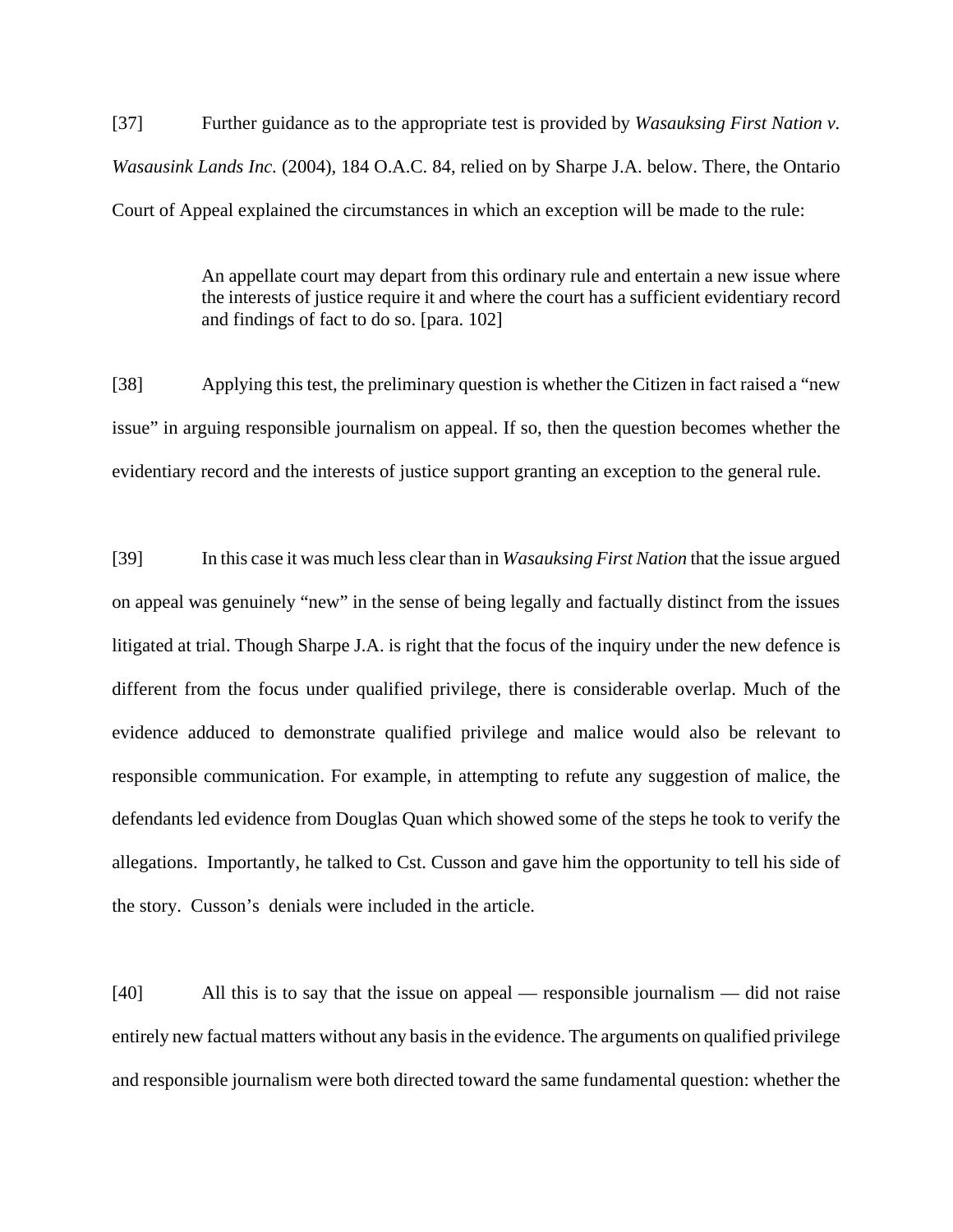Citizen enjoyed a privilege to publish the impugned material on grounds of public interest and due diligence.

[41] In any event, the deficiencies in the evidentiary foundation are largely immaterial because, as held in *Grant*, the ultimate determination of responsibility is a matter for the jury. Since Sharpe J.A. took the view (following *Reynolds* and *Jameel*) that the new defence would be a matter for the judge, he did not consider ordering a new trial so that a jury could entertain the new defence. However, the gaps in the evidentiary record with respect to responsible communication are of less concern if the relevant option is a new trial rather than appellate application of the defence. A proper evidentiary record can be established at a new trial.

[42] The remaining question is whether the interests of justice favour allowing the defendants the opportunity to avail themselves of the change of the law brought about by this litigation on a new trial.

[43] In my opinion, they do. In Ontario, a court hearing an appeal of a civil matter may only order a new trial if "some substantial wrong or miscarriage of justice has occurred": *Courts of Justice Act*, R.S.O. 1990, c. C.43, s. 134(6). This is arguably a higher standard than that for raising a new issue on appeal, but similar considerations apply. The appellant must demonstrate that "the case was not fairly put to the jury, as, for example, where the charge leaves the jury with a misapprehension as to the applicable legal principles", that the jury charge was "materially deficient", or that "the law was not clearly stated on a critical issue": *Pereira v. Hamilton Township Farmers' Mutual Fire Insurance Co.* (2006), 267 D.L.R. (4th) 690 (C.A.), at paras. 75-76, *per*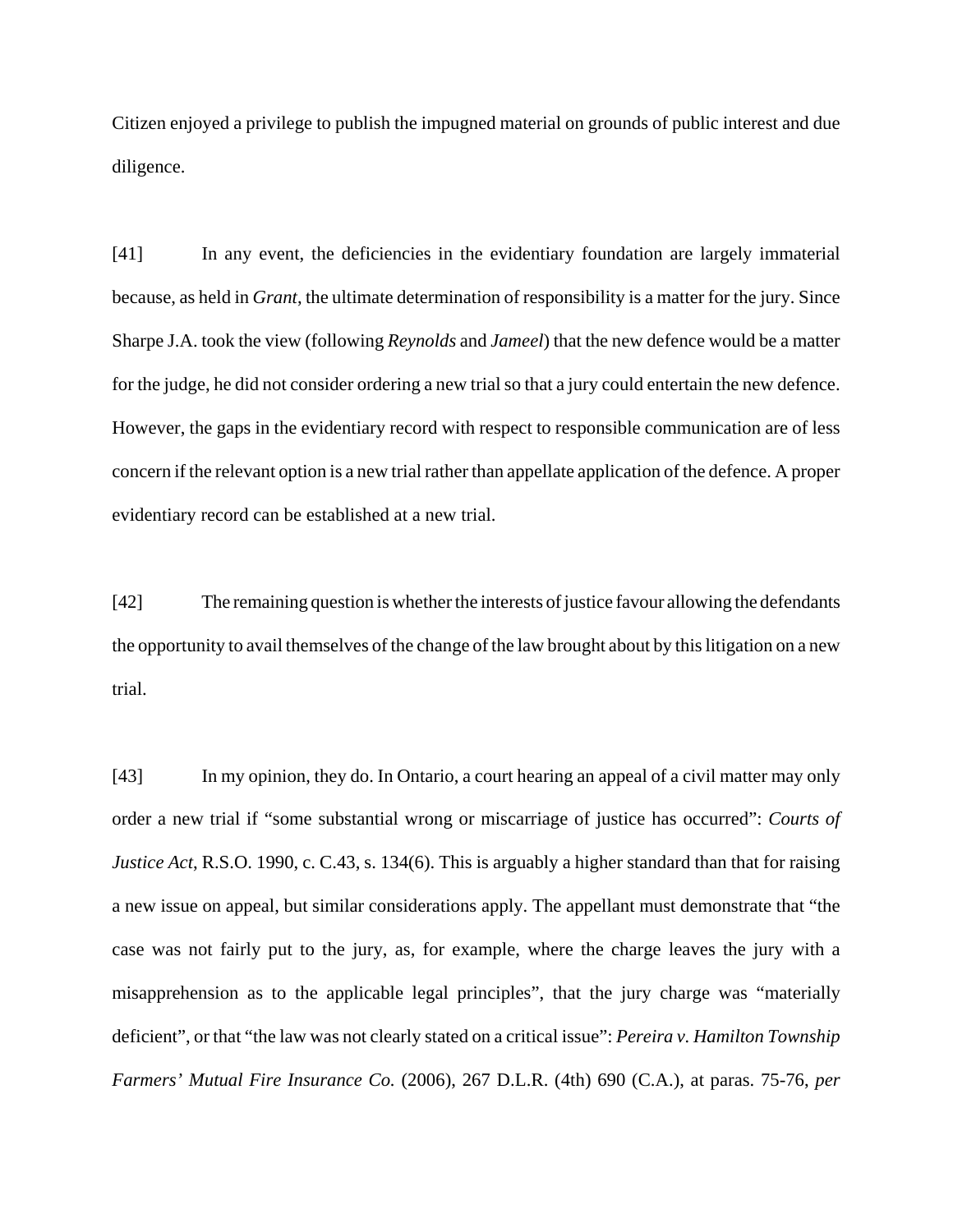Borins J.A.

[44] In this case, this test is met. The plaintiff will suffer no undue prejudice from a new trial other than costs, addressed below. The defendants, on the other hand, would be seriously disadvantaged by being deprived of the opportunity to avail themselves of the responsible communication defence which their appeal was responsible for developing. If it turns out that the defence is found to apply to the articles in question, such a deprivation would amount to an injustice.

[45] As background, it is necessary to recap the approach of the courts below. Applying earlier cases that were loathe to extend qualified privilege to the media, the trial judge applied a stringent duty/interest test that required the publisher to show a "compelling" public interest in publication amounting to a "moral or social duty" (C.A. reasons, at para. 5). Not surprisingly, he found that the Quan and Egan articles fell short of this standard. The jury returned its verdict in favour of the plaintiff on the basis that the defence of qualified privilege was not available. The defendants appealed, arguing that the trial judge's formulation of qualified privilege was too narrow and, in the alternative, arguing for a broad responsible journalism defence. The Court of Appeal affirmed the existence of a separate responsible journalism defence, but held that the defendants were not entitled to a new trial, given that they had not pleaded this defence initially.

[46] The plaintiff supports the Court of Appeal's conclusion, arguing that the defendants are not entitled to a new trial on the basis of the new defence of responsible communication on matters of public interest, because they did not raise that defence at the first trial. He argues that the defendants made a strategic decision to rely on traditional qualified privilege, declining to stake their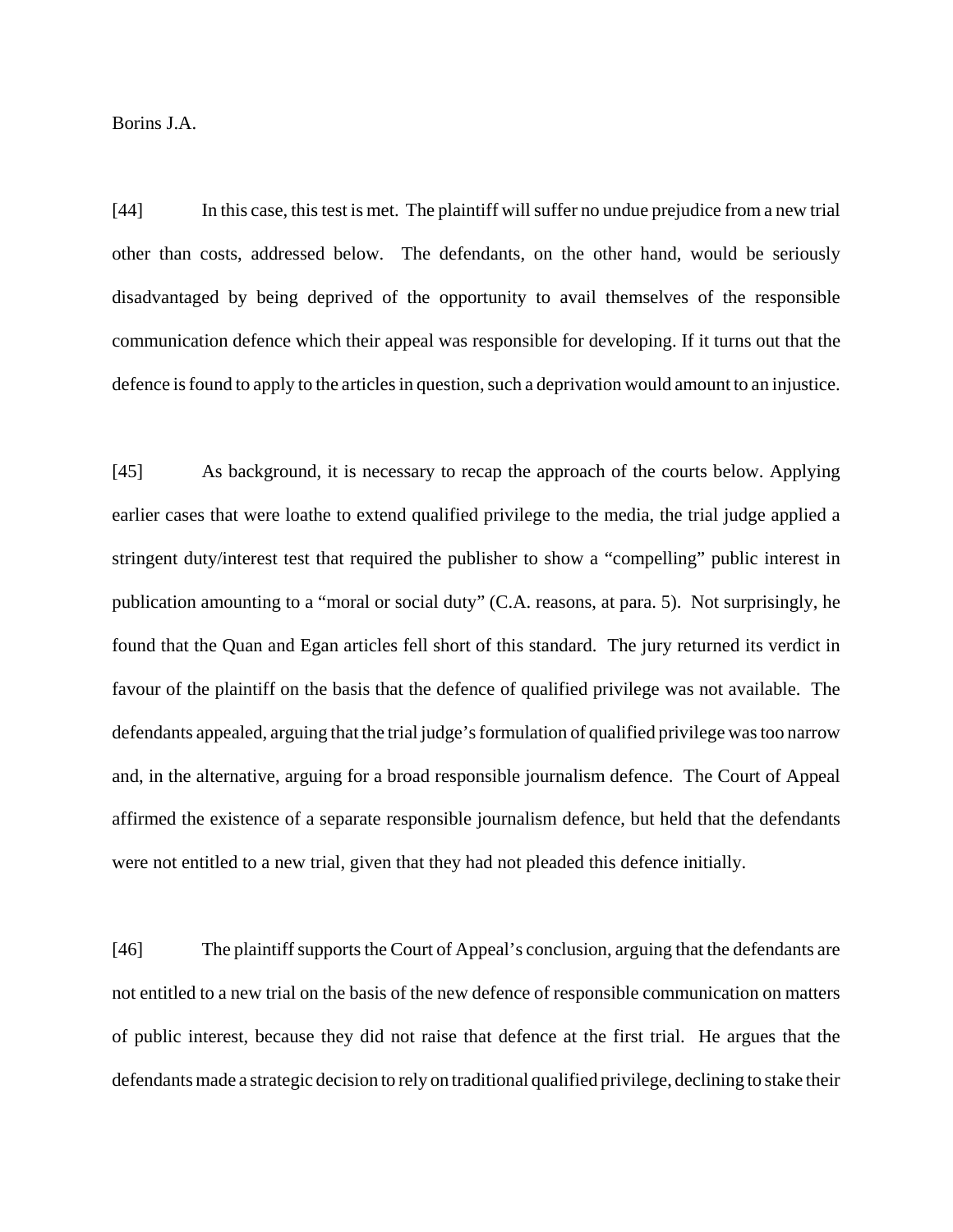case on the riskier prospect that the trial judge might extend the law to provide a distinct responsible communication defence. Instead, they chose to remain on the more familiar terrain of qualified privilege. On appeal, the plaintiff contends, they should have to lie in the bed they made.

[47] While this argument is not without force, it does not, in my view, carry the day. First, at the time of trial, it was by no means clear that the new defence of responsible communication would emerge as a "different jurisprudential creature" (*Loutchansky v. Times Newspapaers Ltd.*, [2001] EWCA Civ. 1805, [2002] 1 All E.R. 652, at para. 35), in English or Canadian law, since *Jameel* had not yet been decided. It was therefore not unreasonable for the defendants to argue qualified privilege at trial, and later, on appeal, to contend for a broader elaboration of a responsible communication defence. A panel of the Court of Appeal was much more likely to undertake a thoroughgoing re-evaluation of the governing jurisprudence than was a single trial judge. It cannot therefore be said that the conduct of the defendants exhibited the absence of due diligence that the "no new issues on appeal" rule is meant to discourage.

[48] Second, had the Court of Appeal and this Court endorsed a broadened defence of qualified privilege as pleaded by the defendants, a new trial would have been required in any event, because the trial judge applied an extremely narrow conception of public interest. The defendants had argued for a broader privilege. That was the bed they sought to make; the trial judge, however, required them to lie in a narrower one. The problem was compounded when the Court of Appeal opted for a new and different defence than the broadened qualified privilege defence pleaded. The trial judge cannot be faulted for failing to undertake a development of the law that the defendants did not ask for — i.e. the establishment of a new responsible communication defence. However, in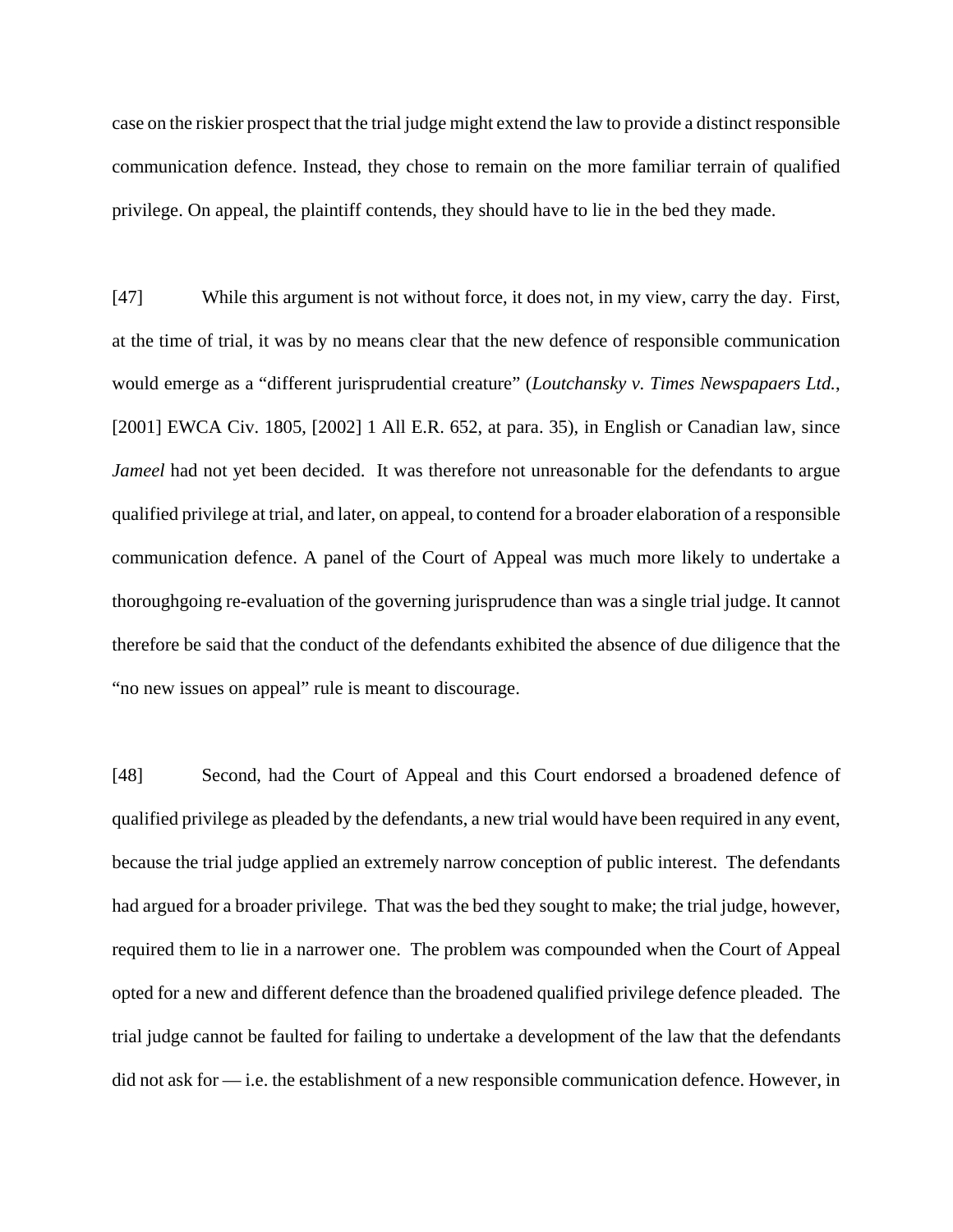my view, his restrictive approach to the pleaded defence of qualified privilege occasioned an injustice by effectively removing any realistic prospect that statements on matters of public interest to the world at large could be protected. The defendants deserve an opportunity to make their case to a jury properly instructed on the law as it now stands. A new trial is therefore warranted.

[49] Because the ultimate determination of responsibility is a matter for the jury, I make no comment on whether or not the defence should apply on the new trial.

V. Conclusion

[50] I would allow the appeal and order a new trial.

[51] Success on this appeal has been divided. In the circumstances, each side should bear its own costs in this Court. While the respondents deserve the opportunity to avail themselves of the new defence, they must also live with the consequences of their own strategic decisions at trial. I would therefore not disturb the costs orders made in the courts below.

The following are the reasons delivered by

ABELLA J. —

[52] As in the companion case of *Grant v. Torstar Corp.*, in my view both steps in the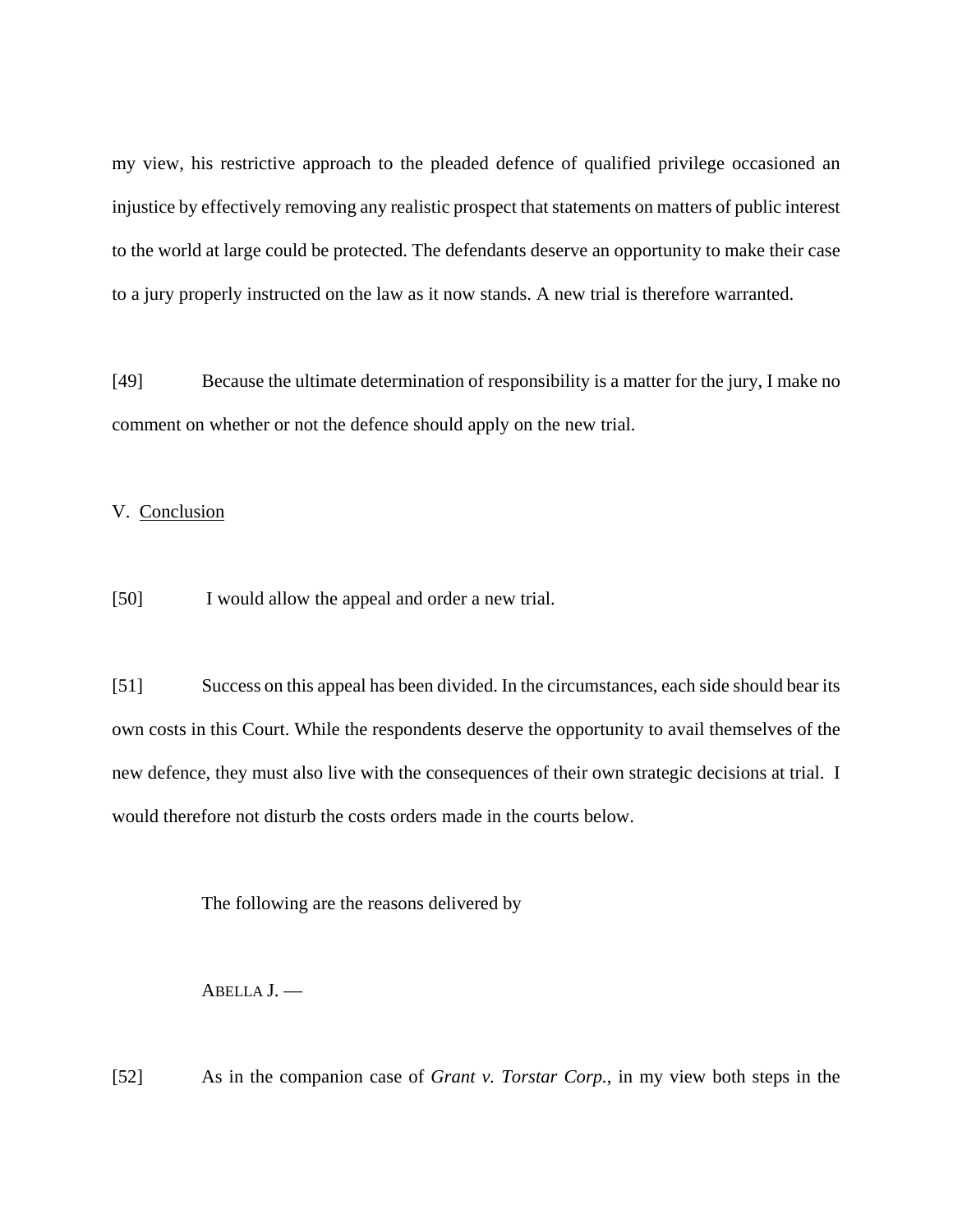responsible communication defence should be determined by the judge, with the jury determining factual disputes. Subject to those views I agree with the Chief Justice's reasons and with her decision to order a new trial.

*Appeal allowed and new trial ordered.*

*Solicitors for the appellants: Gowling Lafleur Henderson, Ottawa.*

*Solicitors for the respondent: Heenan Blaikie, Ottawa.*

*Solicitors for the intervener the Globe and Mail: Bersenas Jacobsen Chouest Thomson Blackburn, Toronto.*

*Solicitors for the intervener the Toronto Star Newspapers Limited: Blake, Cassels & Graydon, Toronto.*

*Solicitor for the intervener the Canadian Broadcasting Corporation: Canadian Broadcasting Corporation, Toronto.*

*Solicitors for the intervener the Canadian Civil Liberties Association: Torys, Toronto.*

*Solicitors for the interveners the Canadian Newspaper Association, Ad IDEM/Canadian*